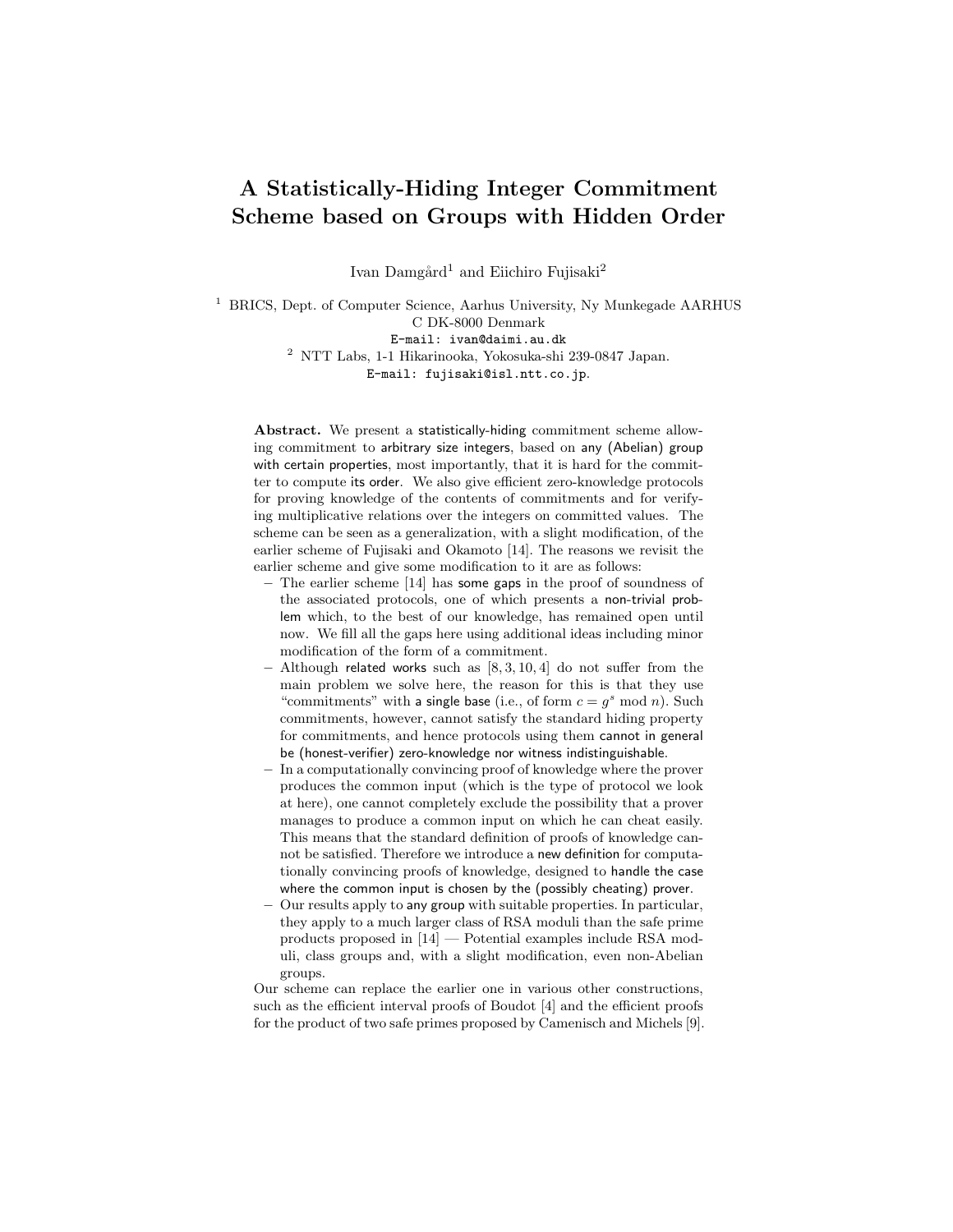# 1 Introduction

#### 1.1 Statistically-hiding commitment and associated protocols

The notion of commitment is at the heart of many cryptographic protocols. The basic functionality one wants from a commitment is that the committer may choose in private a secret  $s$  from some set  $S$  and release some information, the commitment to a verifier, such that: even though the scheme is hiding, i.e., the verifier cannot compute anything about s from the commitment, it is also binding, i.e., the committer cannot change his mind after having committed, but he can later open the commitment to reveal s, and convince the verifier that this was indeed the original value committed to.

In many applications, one wants extra functionality from a commitment scheme, for instance that the committer can prove in zero-knowledge that he knows how to open a given commitment, in particular that he knows the value committed to. Also, if S has an algebraic structure, say as a ring or a group, it can be very useful to have a multiplication protocol, i.e., a zero-knowledge protocol in which the committer can prove that committed values  $a, b, c$  satisfy  $ab = c$ . If S is a ring, one can often, in addition, achieve that from commitments to  $a, b \in S$ , the verifier can compute a commitment to  $a + b$  without interacting with the committer.

One example of such a scheme where  $S = \mathbb{Z}/q\mathbb{Z}$ , where q is a prime, is the scheme of Pedersen [17]. For the associated protocols and additional examples, see [7]. In the vast majority of examples known, the set S is  $\mathbb{Z}/m\mathbb{Z}$  for some m, where m may or may not be a prime. A multiplication protocol for such a scheme is a protocol by which one can demonstrate that for committed numbers  $a, b, c, ab = c \mod m$  holds. However, there are several important cases where what you actually need is something stronger, namely to be able to prove that  $ab = c$  holds over the integers. One example of this is if you want to show that a committed number  $s$  is an RSA signature on a given message  $a$  w.r.t. public key n, 3. What we want to know is that  $a = s^3 + tn$  for some t, and this of course must be true over the integers and not just modulo  $m$ . Of course, one might be able to solve this by choosing the commitment scheme such that  $m = n$ , but this requires that at least you know  $n$  at the time the commitment scheme was set up, and also a new instance of the commitment scheme for each  $n$ . This is often unreasonable in practice. There are other ways around the problem, see for instance [12], but the protocols are far from optimal, typically one has to resort to "binary cut-and-choose", which means communication complexity at least quadratic in the security parameter. Another example of the need for relations over the integers is the efficient zero-knowledge proofs of Boudot [4] for demonstrating that a committed number is in a given interval. Here, it is crucial for efficiency that one can prove efficiently that committed numbers  $a, b$  satisfy  $b = a^2$  over the integers.

It should be clear that what we really need here is an integer commitment scheme, that is, a scheme where  $S = \mathbb{Z}$  (or at least some large finite interval), and where there is an efficient multiplication protocol that works over the integers.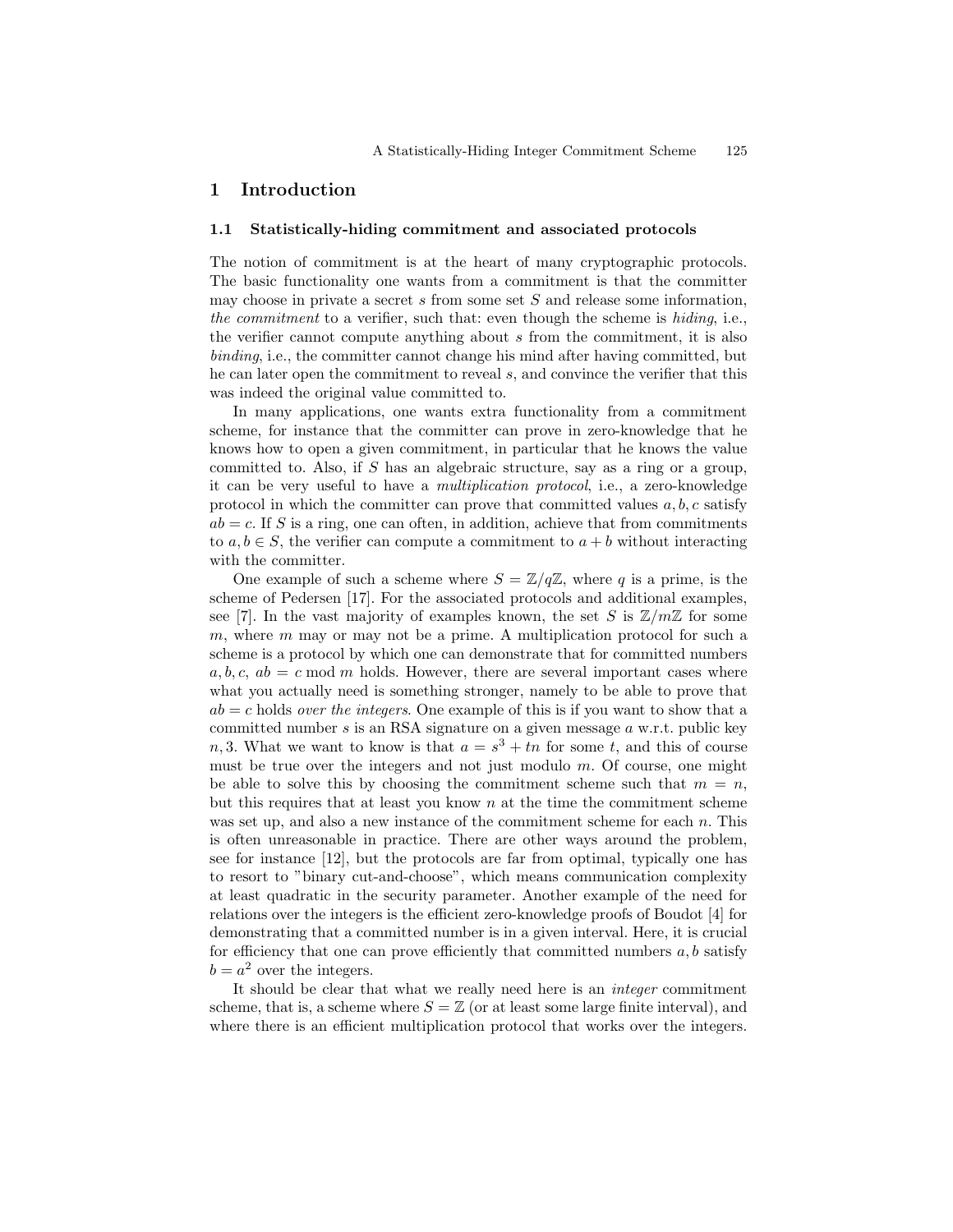Here, by efficient, we mean constant round protocols requiring only communication linear in the security parameter.

#### 1.2 The earlier scheme with statistically-hiding commitment

In [14], Okamoto and the second author of this paper presented the first efficient integer commitment scheme and also suggested an efficient multiplication protocol. The scheme is based on the strong RSA assumption suggested in [2, 14]. However, via private communication, we found some gaps in the proof of soundness of the associated protocols, one of which we think presents a non-trivial problem which, to the best of our knowledge, has remained open until now. Later in the paper we give a short explanation of the problem in the proof from [14]. We fill all the gaps here using additional idea including a minor modification of the form of a commitment.

# 1.3 Other related works

There are several related works inspired by [14] such as [8, 3, 10, 4]. The protocols constructed there generally do not suffer from the main problem we mentioned above. However, the reason for this is that they use "commitments" with a single base, i.e., a commitment to s is of form  $c = g<sup>s</sup> \mod n$ . Such a commitment does not satisfy the standard hiding property for commitments. For instance, if a prover commits twice to the same value, this is immediately visible. Thus derived protocols using such commitments are not in general (honest-verifier) zero-knowledge nor witness indistinguishable.

Boudot [5] pointed out another problem in the proof of soundness — In this type of protocols (based on a group with a hidden order), the natural protocol for showing that one knows how to open a commitment  $c$  can in fact only show that the prover can open c or  $-c$  (a problem that even [8, 3, 10, 4] cannot avoid). This is not so serious in practice but we suggest a solution to this problem too, by changing the way in which commitments are opened.

#### 1.4 Our scheme

In this paper, we present a commitment scheme that may be seen as a generalization of the Fujisaki-Okamoto scheme. We start with an arbitrary Abelian group  $G$ , with some basic properties. We assume that the verifier can choose the group and publish a description of it that allows anyone to compute the group and inversion operations in  $G$ . For the RSA case, this amounts to publishing the modulus  $n$ . The most important extra property we need is that it is hard, given the description, to extract the roots of a given random element in  $G$ . This is just a natural generalization of the strong RSA assumption. Some extra technical conditions are needed as well, we detail those later. We then build from this an integer commitment scheme, as well as a zero-knowledge protocol for proving knowledge of how to open a commitment, and an efficient zero-knowledge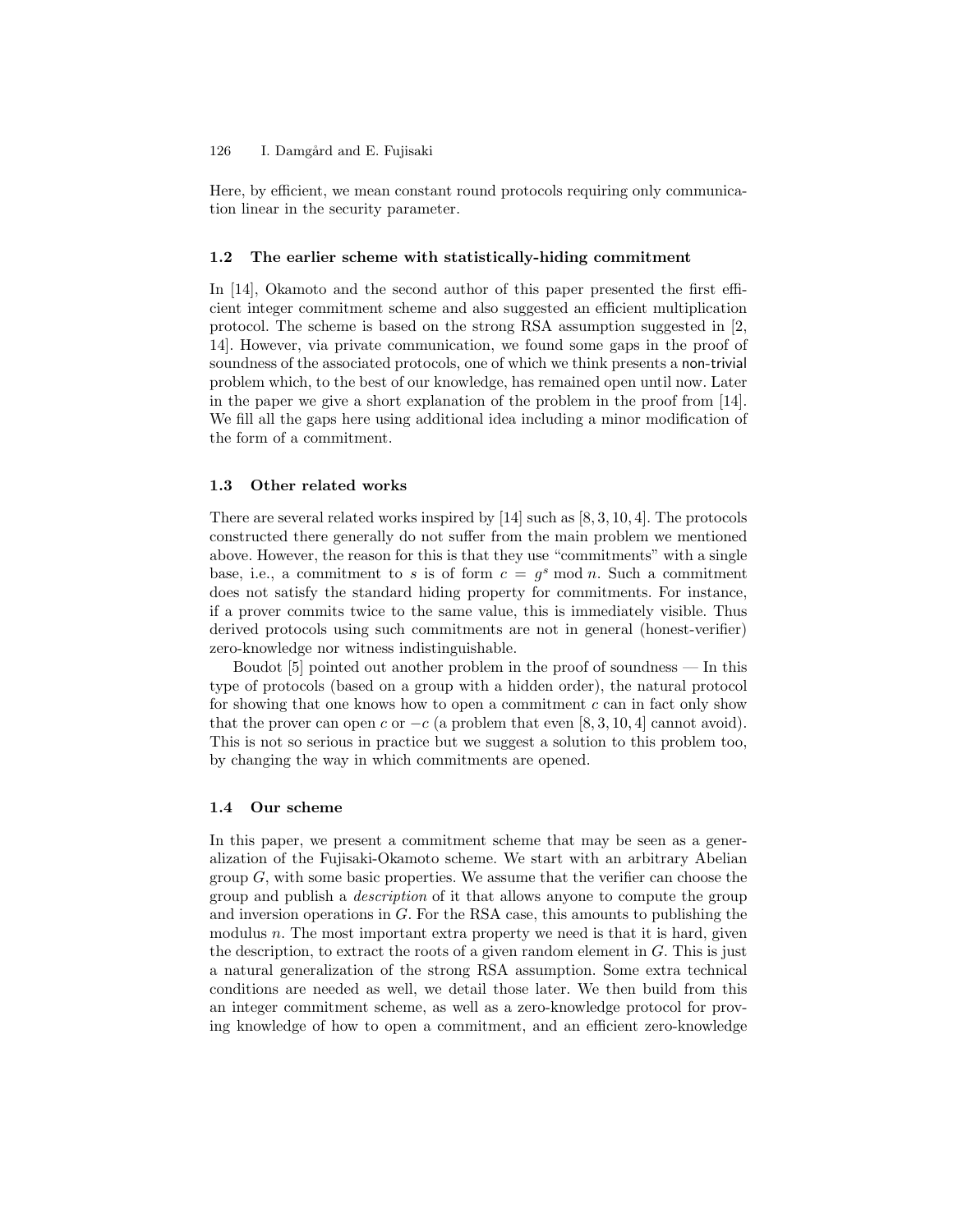multiplication protocol. In order to analyze these protocols, we introduce a new definition of computationally convincing proofs of knowledge, designed to handle the case where the common input is chosen by the (possibly cheating) prover. Our analysis is done in the exact security setting.

If we specialize to the case where  $G = (\mathbb{Z}/n\mathbb{Z})^{\times}$  for an RSA modulus n, we obtain - modulo some technical changes - the commitment scheme of Fujisaki and Okamoto, in particular we get what appears to be the first secure multiplication protocol for this type of scheme. In addition, the conditions we need on G turn out to translate into conditions on  $n$  that are much milder than those needed in the original paper [14], namely that  $n = pq$  is a safe prime product. We only need that  $gcd(p-1, q-1) = 2$  and  $p-1, q-1$  don't have too many small prime factors (whose precise description follows below). Finally, our construction is applicable to groups other than RSA, for instance class groups. Here, it should be noted that finding roots in a class group seems to require finding the order of the group, and this problem is known to be at least as hard as factoring, and may in fact be harder.

Our commitment scheme and protocols are not exactly the same as those of [14], even when specialized to  $G = (\mathbb{Z}/n\mathbb{Z})^{\times}$ . However, with some minor technical changes of the commitment scheme in [14], one can give correct proofs for soundness of their protocols following the ideas we give here. However, our protocols are slightly more efficient than those of [14].

There are several variants for our protocols that we do not explain here due to space limitations, except for a few extensions given in Appendix B.

# 2 Model

As usual, probability  $\epsilon(k)$  will be called *negligible* if for all polynomials  $f(\cdot)$ , we have  $\epsilon(k) \leq 1/f(k)$  for all large enough k. On the other hand,  $1 - \epsilon(k)$  will be called *overwhelming* if  $\epsilon(k)$  is negligible. Also, we say  $\epsilon(k)$  is *significant* if for some polynomial  $f(k)$ , we have  $\epsilon(k) \geq 1/f(k)$  for all large enough k.

Suppose now that we are given a probabilistic polynomial time algorithm  $\mathcal G$ which on input  $1^k$  outputs a description  $\text{desc}(G)$  of a finite Abelian group G, where we assume one can efficiently verify from  $\mathsf{descr}(G)$  that it actually specifies such a group. The algorithm may also output some side information, such as the order of G, or the prime factorization of the order; it may even be possible to ensure that the order of the group satisfies certain conditions. An example of such a G is an RSA key generation algorithm — in this case it is indeed possible to generate a group with known and controlled order.

Given  $\textsf{descr}(G)$ , we assume that one can compute efficiently some estimates on the order,  $2^A \leq \text{ord}(G) \leq 2^B$ , where A and B are polynomial in k. We also assume that elements can be sampled randomly from the group and that inversion and group operation can be computed efficiently.

In order for our protocols to work, we need, loosely speaking, that it is hard to find non-trivial roots of elements in G. Furthermore, we need a condition on the structure of G's output by G. Loosely speaking, we need that G has a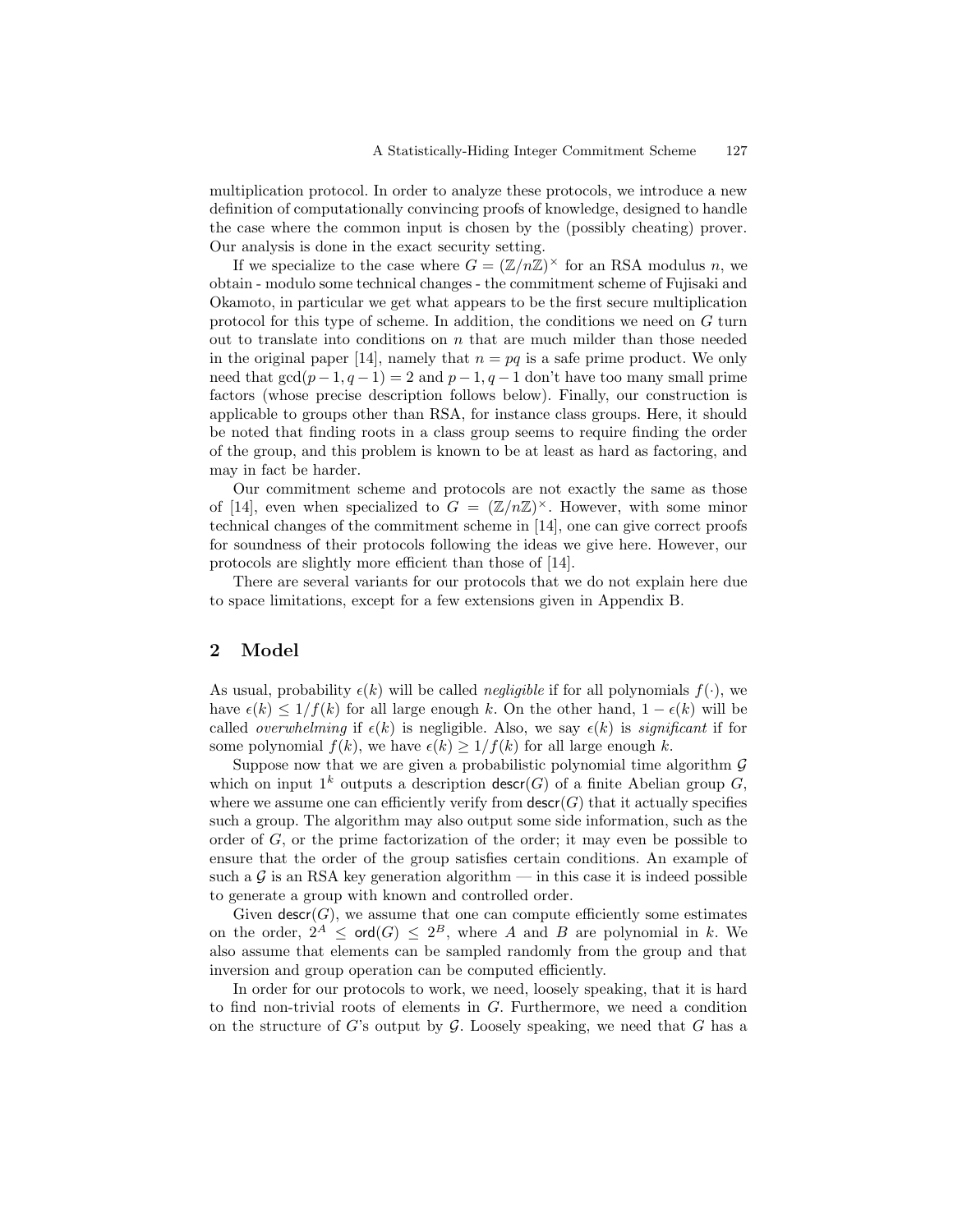large subgroup with only large prime factors in its order. To make this more precise, we assume that two functions are associated with  $\mathcal{G}: C(\cdot), l(\cdot)$ , that map positive integers to positive integers. Typically,  $C(k)$  is super-polynomially large as a function of k, whereas  $l(k)$  is always a polynomial. For any G produced by G on input  $1^k$ , we will consider primes greater that  $C(k)$  as being "large". By the structure theorem for Abelian groups, we can always write  $G = U \times H$ , where the order of H has only prime factors larger than  $C(k)$ , and the order of U has only primes factors at most  $C(k)$ . We say |H| is  $C(k)$ -rough, as opposed to being  $C(k)$ -smooth, which means a number has only prime factors less than  $C(k)$ . Thus  $l_G := |U|$  is  $C(k)$ -smooth.

We are now ready to state our assumptions about groups output by  $\mathcal{G}$ :

- **Group assumption.** For any G generated by  $\mathcal{G}$  on input  $1^k$  the following hold:
	- 1. Write  $G = U \times H$  as above, with  $C(k)$ -smooth,  $l_G = |U|$  and  $C(k)$ -rough |H|. Then  $l_G \leq l(k)$  and  $\mathsf{descr}(G)$  includes  $l_G$ .
	- 2. For any string Y, when given  $\mathsf{descr}(G)$ , it can be decided in (deterministic) polynomial-time in  $k$  whether  $Y$  represents an element in  $G$ .
- **Root assumption.** Let A be a probabilistic algorithm. We run  $\mathcal G$  on input  $1^k$ to get descr(G). We give descr(G) and a random  $Y \in G$  as an input to A. We say that A solves the root problem if A outputs an integer  $e(> 1)$ ,  $X \in G$ , and  $\mu \in U$  such that  $Y = \mu X^e$  (where  $\mu \in U$  can be verified by checking that  $\mu^{l_G} = 1 \in G$ ). In particular, we say that the root problem is  $(t(k), \epsilon(k))$ secure if for k, any adversary A that runs in time at most  $t(k)$ , solves the root problem with probability of at most  $\epsilon(k)$ . The probability is taken over the coin tosses of  $\mathcal G$  and  $\mathcal A$ , as well as the random choice in  $\mathcal G$ .

Some remarks on the assumptions:

The condition that  $l_G \leq l(k)$  says that G has many elements with only large prime factors in their orders: If  $Y$  is chosen randomly in  $G$ , then there is a significant probability,  $1/l(k)$ , that the order of Y is  $C(k)$ -rough. We want to stress that it is essentially important that membership in  $G$  can be decided efficiently – although this property is often ignored and forgotten, this was one reason why proofs of soundness for the earlier protocols suggested in [14] were incomplete. We will assume throughout that when a party receives an element that is supposed to be in  $G$ , membership in  $G$  is always checked.

The assumption that  $l_G$  is known and is part of the description can be removed, if in the protocols to follow, one replaces exponentiations to the power  $l_G$  by exponentiations to  $l(k)!$ . The price is loss of efficiency, since  $l(k)!$  ∼  $\sqrt{2\pi}l(k)^{l(k)+1/2}e^{-l(k)} >> l_G$ . However, the cost to exponentiate to power  $l(k)$ ! is still polynomial in k.

The second assumption is a generalization of the strong RSA assumption – we require that extracting non-trivial roots is hard, even if one is allowed to multiply the input by an element of relatively small known order. We may think of this as root extraction in a factor group: when the adversary algorithm gets an input element Y, this represents an element  $\overline{Y}$  in the quotient group  $G/U$ , and the adversary's task actually is to extract a non-trivial (e'th) root of  $\overline{Y}$  in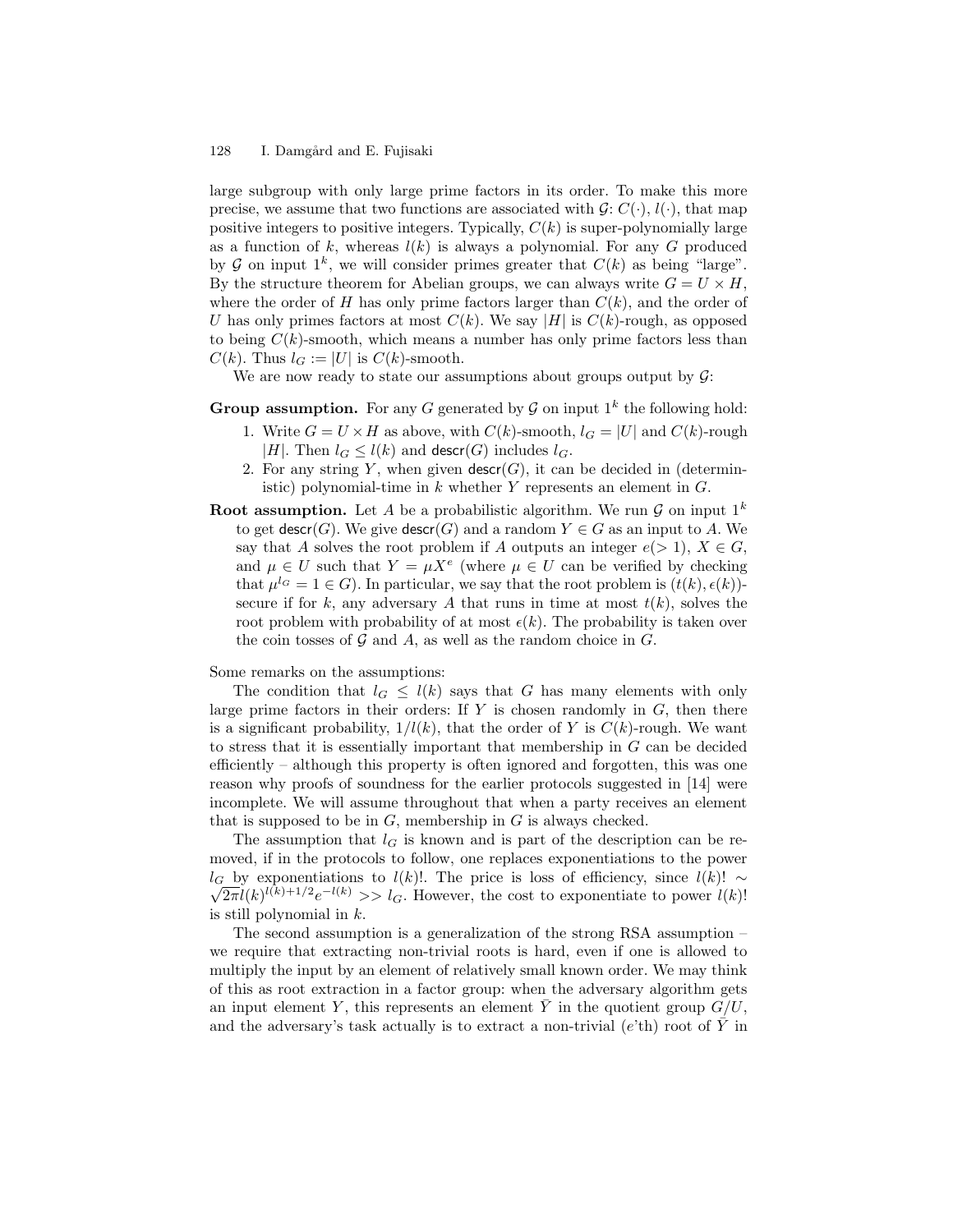$G/U$ . He must, however, demonstrate that his answer when raised to the e'th power represents the same element as does  $Y$ . We require he does this by also producing  $\mu$ .

If we specialize to the RSA case, i.e.,  $G = (\mathbb{Z}/n\mathbb{Z})^{\times}$  for an RSA modulus  $n$ , it may seem that the root assumption as we defined it here would make an even stronger requirement than the standard strong RSA assumption [2, 14] – since the adversary in our case is given  $l_G$  and does not have to find a root of Y, but of  $\mu Y$  for any  $\mu \in U$ . This is not the case, however. We now show that RSA moduli can be constructed such that our assumptions are satisfied for these groups, based only on the strong RSA assumption in its standard form. Suppose we make a k-bit modulus  $n = pq$  such that  $gcd(p-1, q-1) = 2$ . We choose  $C(k)$ as some super-polynomial function much less than  $2^k$ , for instance  $C(k) = 2^{k/10}$ , and we set  $l(k) = k$ . We construct p, q such that the factor of  $(p-1)(q-1)$  with prime factors less than  $C(k)$  is in  $O(k)$  (this factor is  $l_G$ , where  $G = (\mathbb{Z}/n\mathbb{Z})^{\times}$ ). We then set  $G = (\mathbb{Z}/n\mathbb{Z})^{\times}$  and  $\text{desc}(G) = \{n, l_G\}$ . Now, the root assumption (in its asymptotic form) turns out to be equivalent to the standard strong RSA assumption. First note that it makes little difference whether  $l_G$  is known since it can be guessed with significant probability. Then suppose algorithm  $A$  on input  $Y, n, l_G$  finds  $X, e, \mu$  such that  $Y = \mu X^e, \mu^{l_G} = 1$ . Now, if there is non-negligible probability that  $\mu \neq \pm 1$ , we can use  $\mu$ ,  $l_G$  to factor n, namely we first factor  $l_G$  and then we can find an element  $\tilde{\mu}$  of known prime order s. If  $s = 2$ ,  $\tilde{\mu}$  is a non-trivial square root of 1 and  $gcd(\tilde{\mu}-1,n)$  is a factor in n. But if s is odd, it cannot divide both  $p - 1$  and  $q - 1$  and therefore  $\tilde{\mu}$  must be congruent to 1 modulo one of p or q and be different from 1 modulo the other. Hence, also in this case,  $gcd(\tilde{\mu} - 1, n)$  is a non-trivial factor of n. On the other hand, if  $\mu = \pm 1$  with non-negligible probability, we can solve the strong RSA problem: given input  $h \in (\mathbb{Z}/n\mathbb{Z})^{\times}$ , we choose a random bit b and give  $(-1)^{b}h$  as input to A. Since A receives the same input distribution as usual, it outputs a non-trivial root of  $(-1)^b Y$  or  $-(-1)^b Y$  with good probability. Since A's choice of the sign cannot be correlated to our choice of b, we obtain a root of Y with non-negligible probability.

Note that a special case of this construction of n is when  $n = pq$  is a safe prime product, i.e.,  $(p-1)/2$ ,  $(q-1)/2$  are primes, but evidently the construction covers a much larger class of moduli.

# 3 Some definitions

We will often use the concepts of zero-knowledge and computational/statistical indistinguishability. For definitions of these, refer to [16]. The definitions below are all in the exact security style. It is straightforward to derive asymptotic type definitions from the exact-security style ones.

We then define the type of commitment scheme we will look at. Our commitments will be statistically (unconditionally) hiding and computationally binding. Concretely, a commitment scheme consists of a probabilistic polynomial time key generator  $\mathcal{H}$ , which on input  $1^k$  outputs a public key pk and a witness w.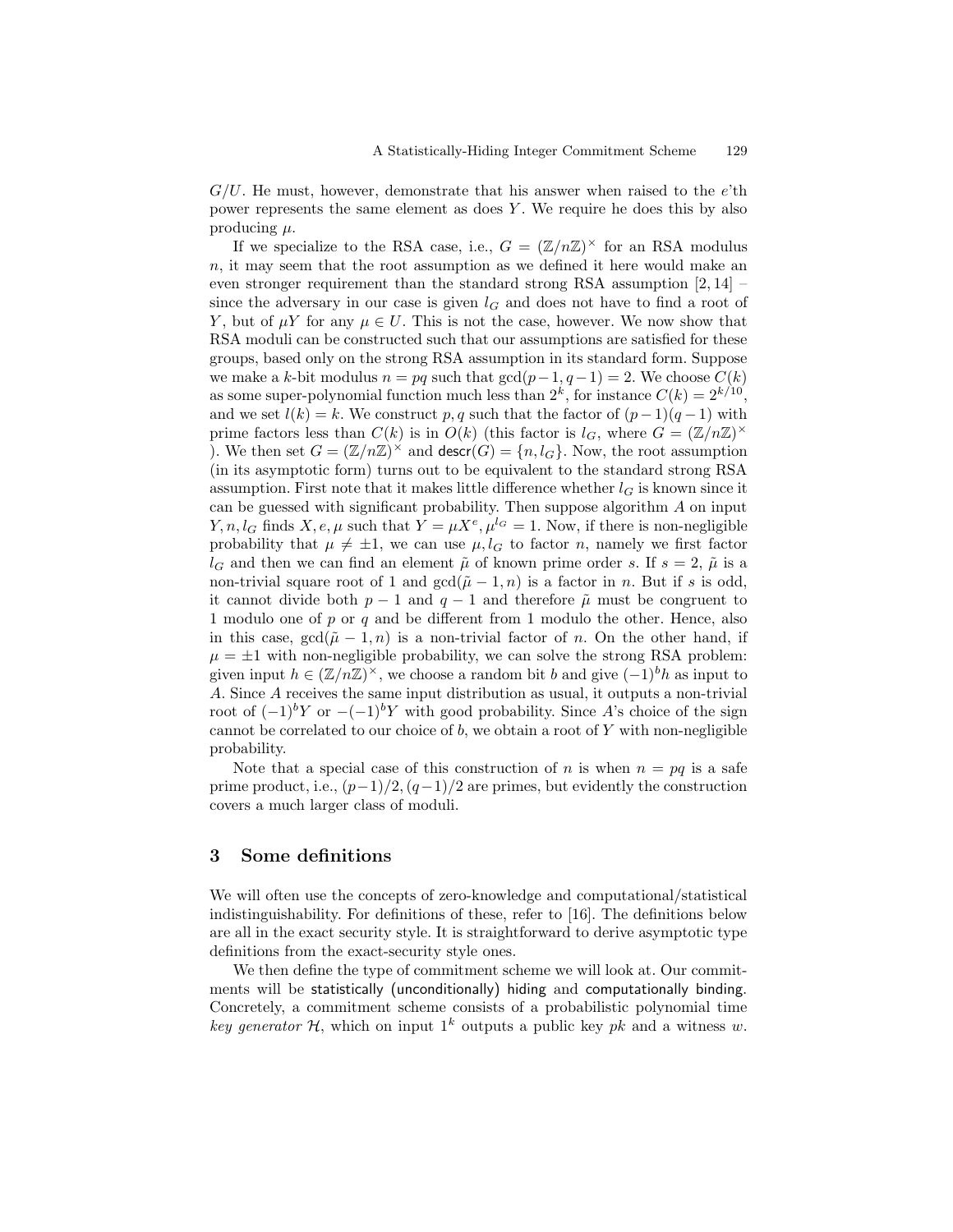We let  $L_H$  be the set of public keys that  $H$  can produce as an output, w is an NP-witness to the fact that  $pk \in L_H$ . The scheme also defines an algorithm commit that takes as inputs  $pk$ , a string s to be committed to, and a random string r, both of lengths that are fixed polynomials in  $k$ . The output is a commitment to s, commit<sub>pk</sub> $(s, r)$  and a string u. Finally we have an algorithm verify that takes inputs  $pk$ , commitment c, and strings  $s, u$ , where the output (denoted verify<sub>pk</sub> $(c, s, u)$ ) is accept or reject.

Such a scheme can be used by a committer  $C$  and a receiver  $R$  as follows: in the set-up phase, R runs H to get  $pk, w$ , sends pk and uses w to give a zeroknowledge interactive proof [16] that  $pk \in L_H$ . C can commit to s by running commit on pk, s and random input r, sending  $c = \text{commit}_{pk}(s,r)$  to R and keeping r secret. Opening takes place by revealing  $s, r$  to  $R$ , who can then check that verify<sub>nk</sub> $(c, s, r) = accept.$ 

We then require the following:

- **Hiding:** For  $pk \in L_H$ , uniform  $r, r'$  and any  $s, s'$ , we have that the distributions of commit ${}_{pk}(s,r)$  and commit ${}_{pk}(s',r')$  are (statistically) indistinguishable (as defined in [16]).
- **Binding:** We say that binding is  $(t(k), \epsilon(k))$ -secure if it holds that for any C running in time at most  $t(k)$ , the probability that C on input pk computes  $s, r, s', r'$  such that commit<sub>pk</sub> $(s, r) =$  commit<sub>pk</sub> $(s', r')$  and  $s \neq s'$ , is at most  $\epsilon(k)$ .

We will also need to consider proofs of knowledge in the following. For this, we use a modification of the definition of Bellare and Goldreich, in the version for computationally convincing proofs of knowledge  $[6]$ . Let a binary relation R be given, where a prover  $P$  and a verifier  $V$  are both probabilistic polynomial time interactive Turing machines. Intuitively, the prover's claim is that for a given common input c, he knows w such that  $(c, w) \in R$ .

To define this in our setting, we cannot use the original definition in [6] without change. This is because it asks that the soundness of the protocol holds for all (large enough) instances c. In our scheme, this is more than we can reasonably ask for: in our case, one may think of  $c$  as a commitment and  $w$  as the string  $P$  can use to open  $c$ . Furthermore, the scenario is that  $P$  sees the public key of the scheme, produces the commitment and then tries to prove he knows how to open it. But this proof is only computationally convincing in our case, so a cheating prover may have some chance of producing, based on the public key, a commitment he cannot open, but where the proof nevertheless is successful with large probability. This can typically happen if the prover manages to compute some trapdoor information associated with the public key. This information can always be guessed with non-zero probability and so the problem cannot be completely avoided, but we can at least require that it occurs with only small probability. In our definition of soundness, therefore, we first let the prover see a public piece of information, he then produces  $c$  and conducts the proof. A cheating prover  $P^*$  wins if the standard soundness requirement fails for this  $c$ , and we are satisfied with the proof system if within some time bound  $P^*$  can only win with some bounded (small) probability.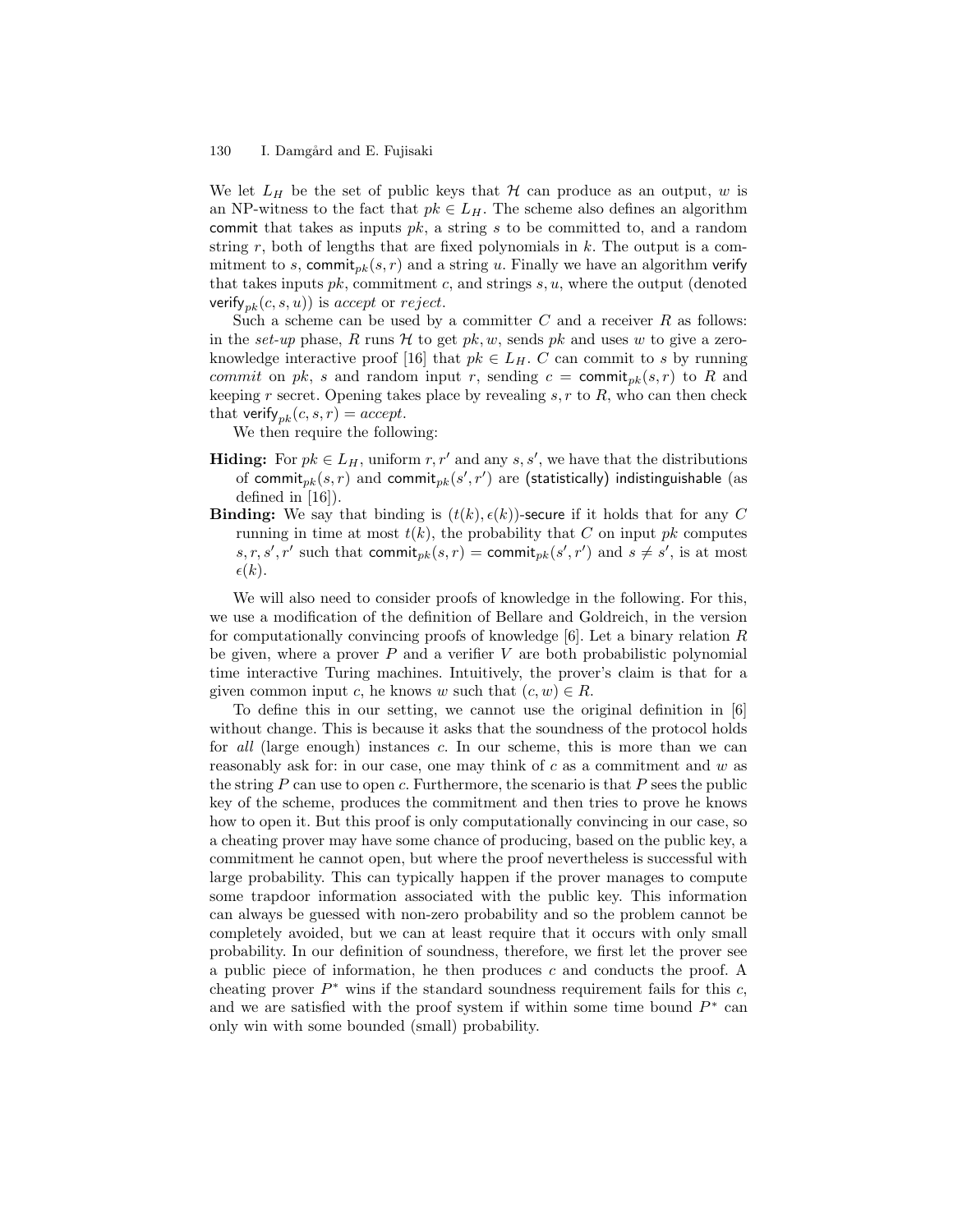For the above definition we need to consider a relation generator, algorithm  $\mathcal{R}$ , that takes  $1^k$  as an input and produces as an output a description of a binary relation  $R$ . By this we mean a string containing information is sufficient to sample efficiently random pairs  $(c, w) \in R$  and to test membership in R efficiently. We will use  $R$  to denote both this description and the relation itself. For instance, R might be the key generator for a commitment scheme, and we can think of the public key pk as defining a relation consisting of pairs  $(c,(s,r))$  for which verify<sub>nk</sub> $(c, s, r) = accept.$ 

A prover in our setting is a machine P who gets R as an input, outputs a string c and finally conducts the interactive proof with a verifier  $V$  using  $R, c$ as common input. For convenience, we want to be able to refer to  $P$ 's strategy when executing the proof as a separate machine. Therefore, from  $P$  we define a machine  $P_{\text{view}}$  which starts in the state P is in after having seen view view and having produced c.  $P_{\text{view}}$  then conducts the protocol with V following  $P$ 's algorithm. The view view contains all inputs, messages exchanged and random coins so in particular  $c$  is determined by view. Note that the distribution of view is taken over the random coins of both P and R. We let  $\epsilon_{\text{view},P}$  be the probability with which  $P_{\text{view}}$  makes V accept, i.e.  $\epsilon_{\text{view}}$  is P's probability to make V accept, conditioned on view.

An extractor will be a machine M that gets  $R, c$  as an input, has black-box access to  $P_{\text{view}}$  for some view consistent with c. and computes a witness w such that  $(c, w) \in R$ . The intuition is that the prover "knows" w if we can use M to extract it from him. To measure this, we need a knowledge error function  $\kappa$ . Intuitively,  $\kappa(k)$  is the probability that the prover can cheat on input generated from security parameter value  $k$ , i.e., make V accept while knowing nothing about w.

**Definition 1.** For some given cheating prover  $P^*$ , extractor M and polynomial p(), we say M fails on view view if  $\epsilon_{\text{view},P^*} > \kappa(k)$ , if the expected running time of M using  $P_{\text{view}}^*$  as oracle, is greater than  $\frac{p(k)}{\epsilon_{\text{view},P^*}-\kappa(k)}$ .

This definition is motivated by the fact that the standard knowledge soundness requirement from [6] says that the extractor must run in expected time at most the bound in the definition. Note that in any situation where  $P^*$  has produced c having seen view, it is well defined whether  $M$  fails or not. Intuitively, one may think of this as saying that if  $M$  does not fail in a given situation, then  $P^*$  really "must know" a witness for  $c$ , in order to make  $V$  accept with a probability better than  $\kappa(k)$ .

**Definition 2.** Let  $\mathcal{R}$  be a probabilistic polynomial time relation generator, and let a protocol  $(P, V)$ , a knowledge extractor M, polynomial  $p()$  and knowledge error function  $\kappa$ ) be given. Consider the following experiment with input k:  $R := \mathcal{R}(1^k), c := P^*(R)$  (this defines view view). We define the advantage of  $P^*$ , Adv<sub> $\kappa, M, p(P^*, k)$  as the probability that M fails on the view generated by this</sub> experiment. This probability is taken over the random coins of  $\mathcal{R}, P^*$ .

Finally, for a relation R, we let, as usual,  $L_R = \{c | \exists w : (c, w) \in R\}$ . We are now ready to define computationally convincing proofs of knowledge: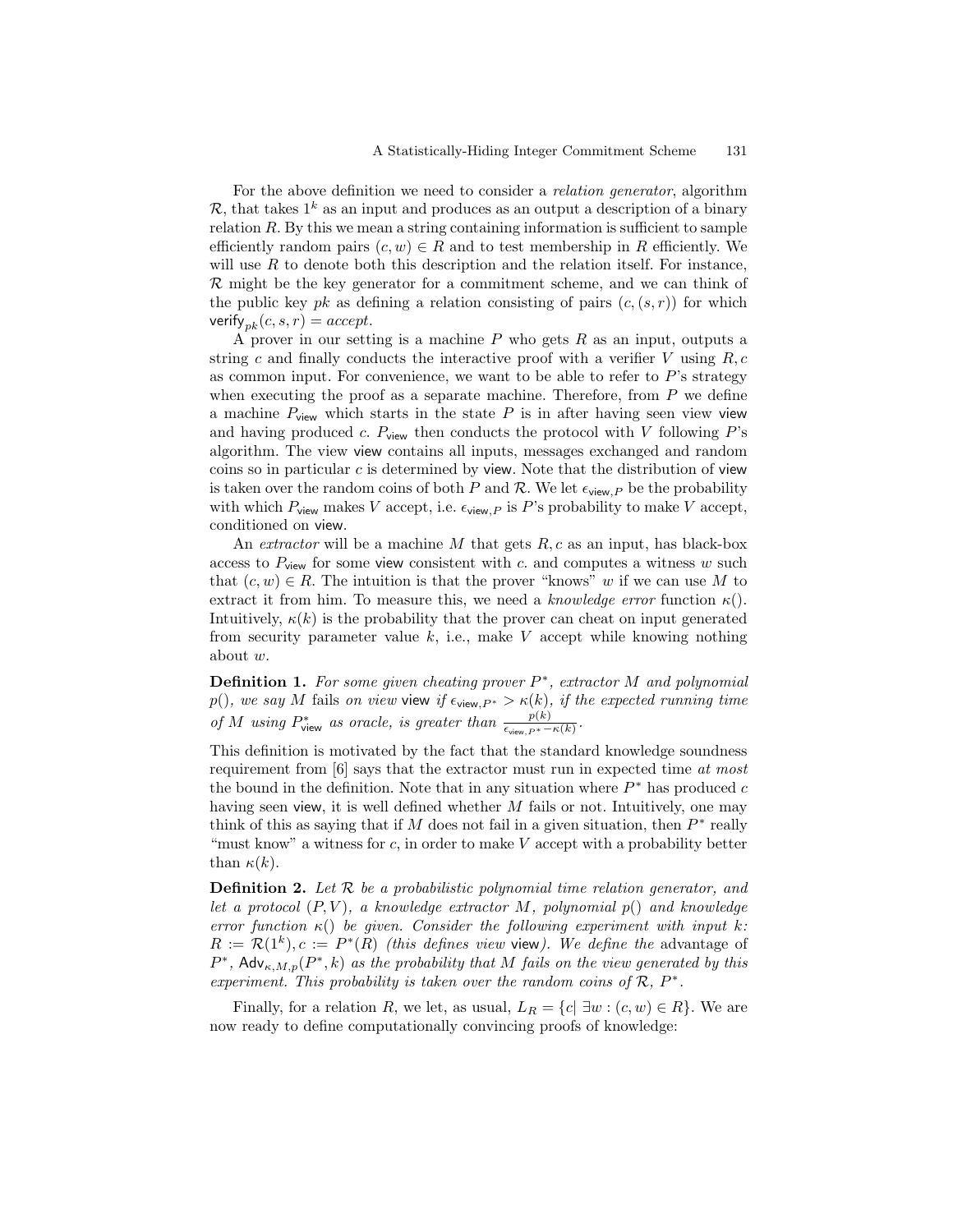**Definition 3.** Let  $\mathcal{R}$  be a probabilistic polynomial time relation generator. We say that  $(P, V)$  is a computationally convincing proof of knowledge for R, with knowledge error  $\kappa$ ), failure probability  $\nu$ ) and time bound t(), if the following hold:

- **knowledge completeness** The honest prover P receives  $R \leftarrow \mathcal{R}(1^k)$ , produces  $(c, w) \in R$ , sends c to V and finally conducts the protocol with V, who accepts with overwhelming probability in k.
- knowledge soundness There exists a polynomial  $p()$  and an extractor  $M$ , such that for all provers  $P^*$  running in time at most  $t(k)$ ,  $\mathsf{Adv}_{\kappa,M,p}(P^*,k) \leq \nu(k)$ .

# 4 The Commitment Scheme

Based on the above model, the goal is to make a commitment scheme with protocols to verify various claims on committed values. The basic scheme is that the verifier V (the receiver of commitments) will run  $\mathcal G$  and send descr(G) (and more information to be described later) to the prover  $P$  (the committer).

- **Set-up** V runs  $\mathcal{G}(1^k)$  and chooses a random element  $h \in G$ , such that ord $(h)$ is  $C(k)$ -rough (this can be done by raising a random element to power l<sub>G</sub>). Now V sets  $g = h^{\alpha}$ , where  $\alpha$  is randomly chosen in [0..2<sup>2B+k</sup>]. V sends descr(G), g, h to P and proves that  $q \in \langle h \rangle$ , by the standard zeroknowledge discrete log protocol with binary challenges: in one iteration of this, V sends  $a = h^R$  for a random  $R \in [0..2^{2B+2k}]$ . P selects a random bit b, and V replies with  $z = R + b\alpha$ . P checks that  $h^z = a g^b$ . Repeating this k times results in a soundness error of  $2^{-k}$ , and the protocol is easily seen to be statistical zero-knowledge. This is not a very efficient solution, but it only needs to be done once and only in the set-up phase.
- **Commit** To commit to an integer x, P chooses r at random in  $[0..2^{B+k}]$ , sends  $c = g^x h^r$  to V, and stores  $x, r$  for later use.
- **Open** To open a commitment, P must send  $x, r, \mu$  such that  $c = \mu g^x h^r$  and  $\mu^{l_G} = 1$ . An honest prover can always use  $\mu = 1$ . Although this gives a dishonest prover extra freedom, this in no way makes the commitment scheme weaker: the binding property still holds, as we argue below. Indeed, recalling our comments on the root assumption, one may think of the scheme as taking place in the quotient group  $G/U$  where U is the subgroup in G consisting of all elements of C-smooth order. From this point of view, the opening condition simply ensures that the prover opens something representing the same element as c in  $G/U$  (The quotient group is defined canonically so that  $c \equiv \bar{c}$ (mod U) iff there is a  $\mu \in U$  such that  $\bar{c} = \mu c \in G$ ).

As for hiding, note that P verifies initially that  $q \in \langle h \rangle$ . Hence, since r is chosen with bit length at least  $k + \log_2(\text{ord}(h))$ , c is statistically close to uniform in  $\langle h \rangle$ , for any value of x.

As for binding, we consider any prover  $P^*$  who can create c and the corresponding valid distinct openings,  $(\mu, x, r)$  and  $(\mu', x', r')$ . It follows that we get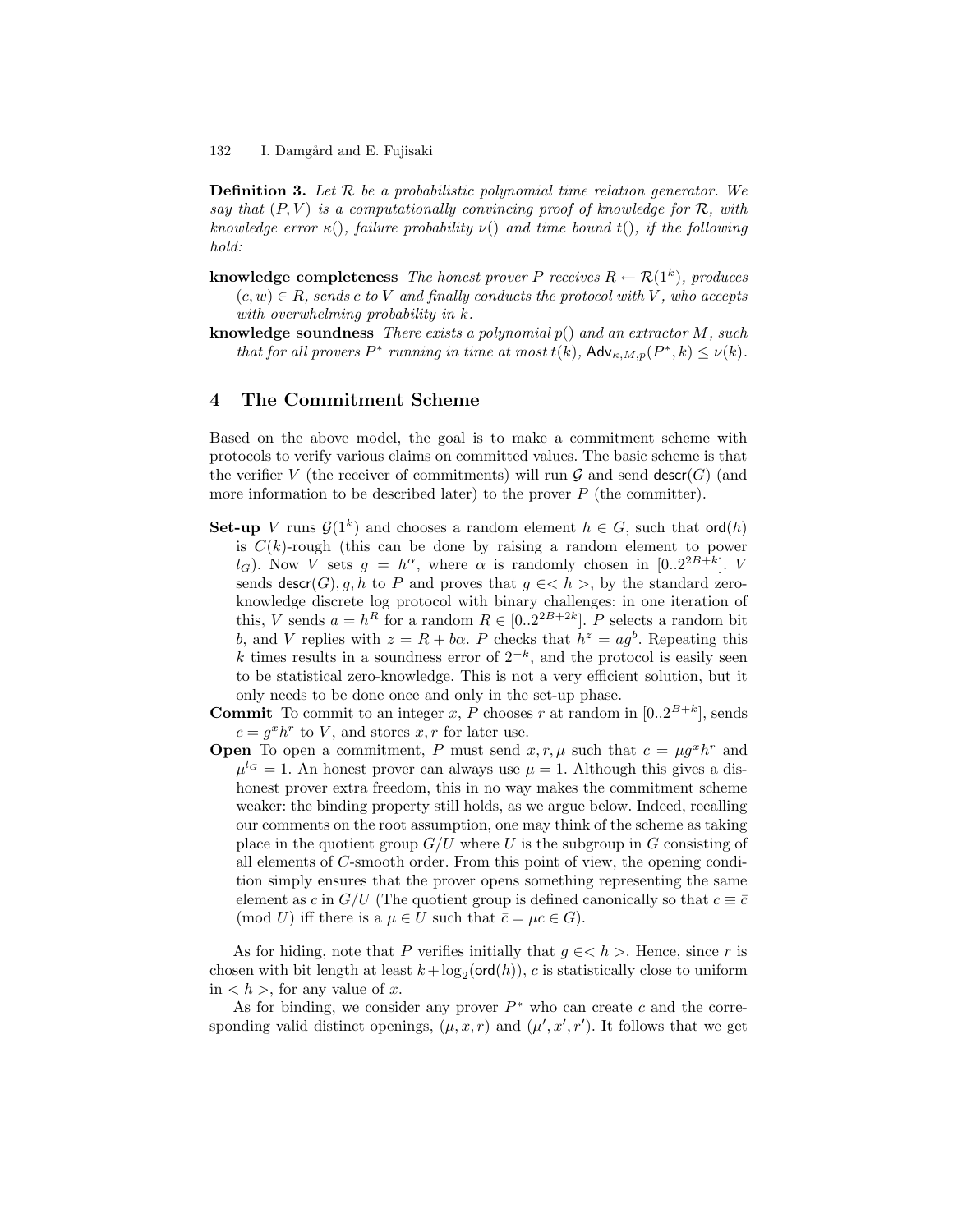$\mu g^x h^r = c = \mu' g^{x'} h^{r'}$ . Recall that V creates g as  $g = h^{\alpha}$ . Plugging this in and raising both sides of the equation to  $l_G$ , we get that  $h^{l_G(\alpha(x-x'))+(r-r')} = 1$ . We can write  $\alpha = q \cdot \text{ord}(h) + res$  for integers q, res with  $0 \leq res < \text{ord}(h)$ . Then from  $P^*$ 's point of view, res is uniquely determined from  $g$ , whereas there is an exponentially small amount of information on  $q$  (the only source of information is the proof that  $g \in \langle h \rangle$  which is statistical zero-knowledge). So  $P^*$ 's choice of  $x, x', r, r'$  is (almost) independent of q. It follows  $l(\alpha(x - x') + (r - r')) = 0$ (as an integer) with probability exponentially small in  $k$ . Assuming this number is indeed non-zero,  $\text{ord}(h)$  must divide  $M := \alpha(x - x') + (r - r')$  (since the order is  $C(k)$ -rough).

We can now use  $P^*$  to break the root assumption as follows: given input  $\mathsf{descr}(G), h \in G$ , we choose g as V would have done it, send  $\mathsf{descr}(G), h, g$  to  $P^*$  and execute in the normal way the proof that  $g \in \langle h \rangle$ . With probability of at least  $1/(k)$ , h will have  $C(k)$ -rough order and everything has the same distribution as in a normal execution of the commitment scheme. Given that P <sup>∗</sup> breaks the binding property as described above, this allows us (except with negligible probability) to compute  $M$ , a multiple of the order of  $h$ . Now choose any t that is relatively prime to M and output  $h^{t^{-1}}$  mod M and t.

Summarizing, we have:

**Theorem 1.** Under the root assumption, the above scheme is an unconditionally hiding and computationally binding commitment scheme. If the root assumption is  $(t(k), \epsilon(k))$ -secure, then the binding property is  $(t(k), \frac{\epsilon(k)l(k)}{1-2^{-\gamma k}})$ -secure for some  $constant \gamma$ .

# 5 Associated Protocols

#### 5.1 Proving you know how to open

The following protocol can be used by  $P$  to show that he can open a given commitment  $c = g^x h^r$ .

We will assume that x is in  $[-T, T]$  where  $T(> 0)$  is a public constant. T can be chosen arbitrarily large, and is only used to control the size of the prover's random choices, this allows an honest prover to ensure that the protocol hides the value of x, whenever  $-T \leq x \leq T$ . In any application of the scheme, one simply chooses  $T$  large enough to accommodate any choice of  $x$  an honest prover would need to make in the given scenario. The protocol guarantees an honest verifier that  $-TC(k)(2^k+2) \leq x \leq TC(k)(2^k+2)$ . To prove x is in some other (smaller) interval, other techniques exist, see e.g. [4].

- 1. P chooses  $y \in [0.TC(k)2^k], s \in [0..C(k)2^{B+2k}]$  at random and sends  $d =$  $g^y h^s$  to V.
- 2. V chooses at random  $e \in [0..C(k)]$  and sends to P.
- 3. P sends  $u = y + ex, v = s + er \in \mathbb{Z}$ . V checks that  $g^u h^v = dc^e$  and that  $[-TC(k)..TC(k)(2<sup>k</sup>+1)].$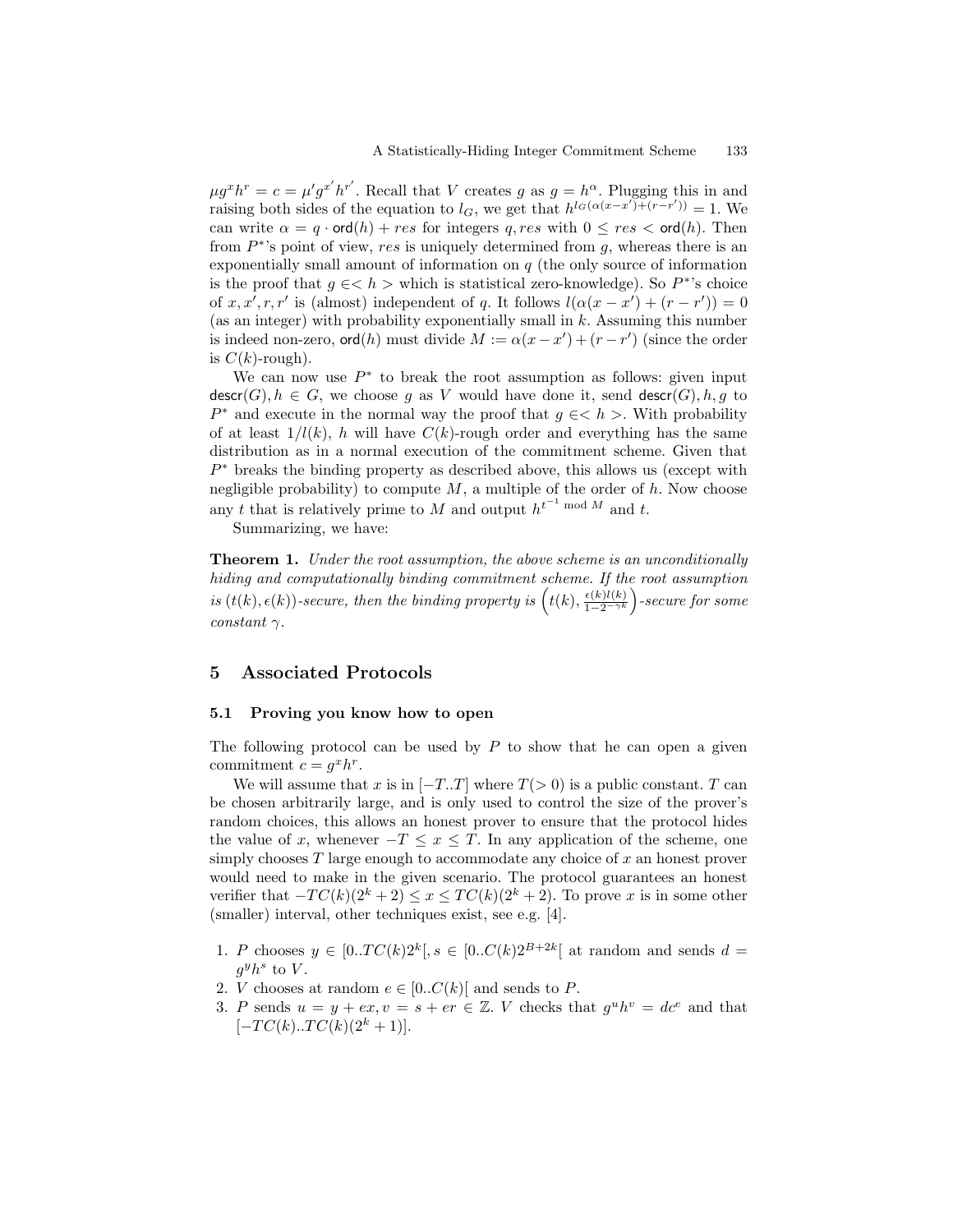Define a relation generator  $\mathcal R$  as follows: run  $\mathcal G(1^k)$  to get  $G$ , choose  $h \in H$ with  $C(k)$ -rough order, set  $g = h^{\alpha}$  and output descr $(G), g, h$ . Then define the relation  $R = \{ (c, (\mu, x, r)) | c, b \in G, c = \mu g^x h^r, \mu^{l_G} = 1, x \in [-TC(k)(2^k +$ 2).. $TC(k)(2^k + 2)]$ .

We now analyze to what extent the protocol above satisfies our definition of knowledge soundness, in particular for which knowledge error functions is the definition satisfied. Accordingly, let  $\kappa$  be any knowledge error function, such that  $\kappa(k) \geq 4/C(k)$  for all k. We then must define an extractor M. Let a polynomial time prover  $P^*$  be given and let view be any view  $P^*$  may have after having produced a commitment c. Now, it can be shown that since there are  $C(k)$  different challenges, then if  $\epsilon_{\text{view},P^*} > \kappa(k) \geq 4/C(k)$ , standard rewinding techniques allow us to obtain in expected polynomial time a situation where, for a given  $d$ ,  $P^*$  has correctly answered two different values  $e$  and  $e'$  with numbers  $u, v$  and  $u', v'$ , so we get  $g^{u-u'}h^{v-v'} = c^{e-e'}$ . Let Rewind be a (probabilistic) procedure that creates  $e, e', u, v, u', v'$  in this way. A concrete algorithm for Rewind is given in Appendix A. It runs in expected time  $56/\epsilon_{\text{view},P^*}$ , counting the time to do the protocol once with  $P^*$  as one step<sup>3</sup>.

Assume without loss of generality that  $e > e'$  and suppose that  $(e-e')$  divides both  $(u - u')$  and  $(v - v')$ . We now see that the element  $\mu = g^{\frac{u - u'}{e - e'}} h^{\frac{v - v'}{e - e'}} c^{-1}$ satisfies that  $\mu^{e-e'} = 1$ . Since  $e - e' < C(k)$ , it follows that  $\text{ord}(\mu)$  is  $C(k)$ smooth so that  $\mu^{l_G} = 1$ . So c can be correctly opened by sending  $(u - u')/(e (e'),(v-v')/(e-e'),\mu$ . Moreover, V's check on the size of  $u, u'$  implies that  $(u - u')/(e - e')$  is in the required interval. A set of values  $e, e', u, u', v, v'$  is said to be *bad* if  $e - e'$  does not divide both  $u - u'$  and  $v - v'$ . The extractor M simply repeats calling Rewind (for this same c) until it gets a set of good values. We will analyze knowledge soundness with this M and the polynomial  $p(k)$  from the definition set to the constant of 112. We start with a lemma that gives an exact bound on the security.

**Lemma 1.** Let  $\mathcal{R}$ ,  $(P, V)$ ,  $\kappa$ , M and  $p()$  be as defined above. Given any prover  $P^*$ , there exists an algorithm  $A(P^*)$  that solves the root problem defined by  $\mathcal{G}(1^k)$ with probability  $\frac{\mathsf{Adv}_{\kappa,M,p}(P^*,k)}{Q(k)}$  $\frac{M, p(F^-, \kappa)}{9l(k)}$  if  $k \geq 6$ , and runs in time  $448 \cdot t_{P^*}(k)/\kappa(k)$  where  $t_{P^*}(k)$  denotes the running time of  $P^*$  (1/l(k) is an lower bound on the probability that a random element in G has  $C(k)$ -rough order).

*Proof.* The algorithm claimed does the following: receive  $G, h$  as an input. Set  $g = h^{\alpha}$  for random  $\alpha \in [0..2^{2B+k}]$ . We send g, h to the adversary, call Rewind and hope that we get get a set of bad values. However, we will only allow Rewind to do the protocol with the prover at most  $448/\kappa(k)$  times. If Rewind runs longer than this, we abort it and stop. If we obtained a set of bad values, we attempt to compute a root of h as described below.

<sup>&</sup>lt;sup>3</sup> Note that this is not completely trivial, as  $P^*$  is probabilistic: although its average success probability is  $\epsilon_{\text{view},P^*}$ , it may not be equally successful for all choices of random coins. It is essential to get the claimed expected time that  $\epsilon_{\text{view},P^*} > 4/C(k)$ , and not just  $> 1/C(k)$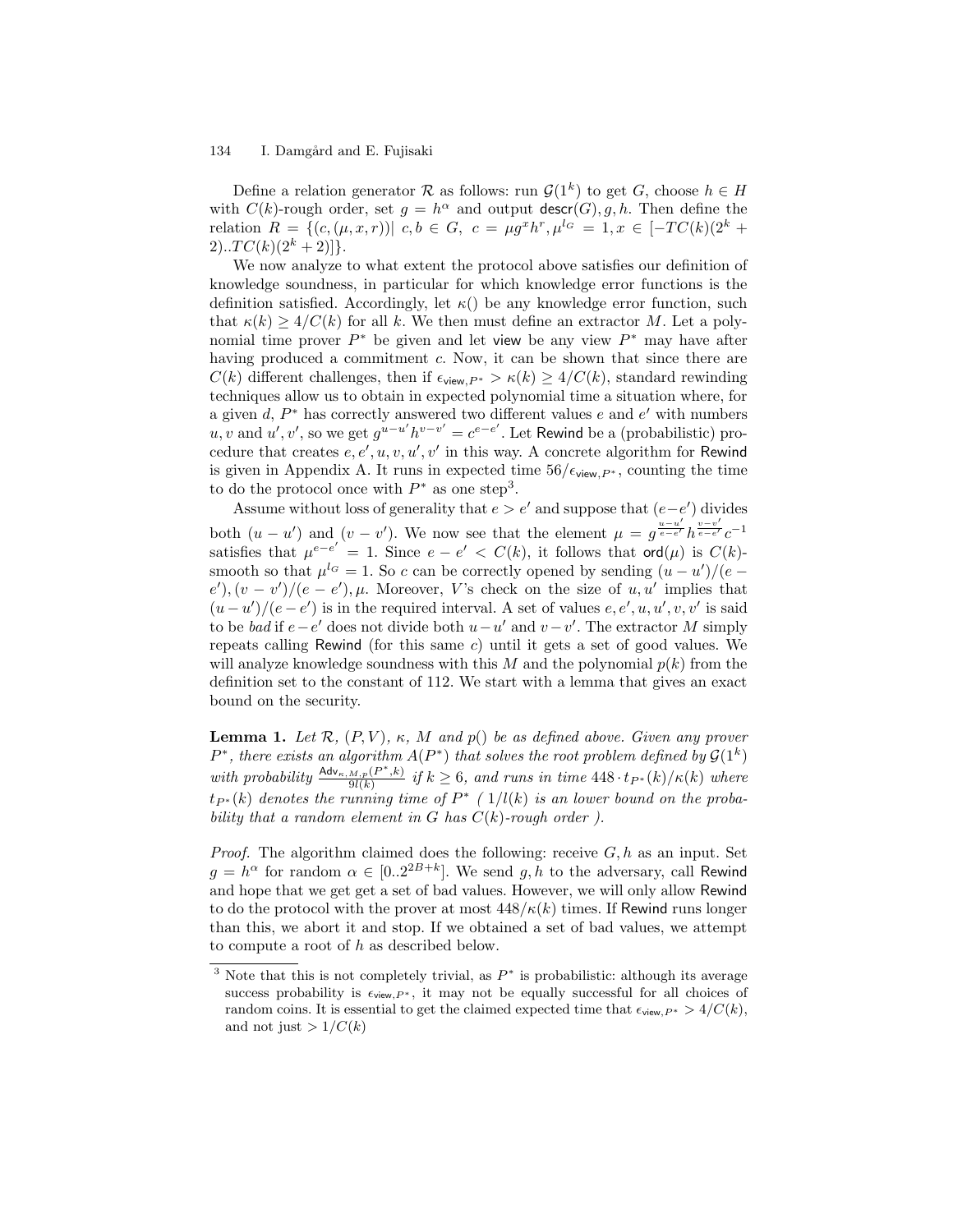It is immediately clear that this algorithm has the claimed running time. We now look at the success probability. We will assume that h has  $C(k)$ -rough order. Since this happens with probability of at least  $1/l(k)$ , it is enough to show that the success probability under this assumption is at least the bound claimed times  $l(k)$ .

Note that the distribution of  $G, h, g$  that  $P^*$  receives here is exactly the same as in the real commitment scheme. Hence the probability of producing a view for which M fails, is exactly  $\mathsf{Adv}_{\kappa, M, p}(P^*, k)$ . Note also that given any view view where M fails, it must be the case that the values produced by Rewind are bad with probability of at least  $1/2$ . If this was not the case, then M could expect to find a way to open  $c$  after calling Rewind twice, which takes expected time  $112/\epsilon_{view,P^*} \leq p(k)/(\epsilon_{view,P^*} - \kappa(k))$  so this would contradict the fact that M fails on view. So let  $E$  be the event that M fails on view and Rewind has returned a set of bad values. We now make the following

Claim: Given that E occurs, we can solve the root problem with probability of at least  $1/2 - 2^{-k}$ .

To see this, recall that Rewind returns  $e, e', u, u', v, v'$  such that  $g^{u-u'}h^{v-v'} =$  $c^{e-e'}$ , and we have that  $e-e'$  does not divide both  $u-u'$  and  $v-v'$ . If we plug in that  $g = h^{\alpha}$ , we get  $\overline{a}$ 

$$
h^{\alpha(u-u')+v-v'} = c^{e-e}
$$

We then split in two cases:

Case 1:  $e - e'$  does not divide  $\alpha(u - u') + (v - v')$ .

In this case, let  $\beta = \gcd(e - e', \alpha(u - u') + (v - v'))$  (where by assumption  $\beta < e - e' \le C(k)$ ). Choose  $\gamma, \delta$  such that

$$
\gamma(e - e') + \delta(\alpha(u - u') + (v - v')) = \beta
$$

We then get that

$$
h^{\beta} = h^{\gamma(e-e') + \delta(\alpha(u-u') + (v-v'))} = (h^{\gamma}c^{\delta})^{e-e'}.
$$

If we set  $\tilde{\mu} = (h^{\gamma} c^{\delta})^{(e-e')/\beta} h^{-1}$ , it is clear that  $\tilde{\mu}^{\beta} = 1$ , so since  $\beta < C(k)$ , ord $(\tilde{\mu})$  is  $C(k)$ -smooth so that  $\tilde{\mu}^{l_G} = 1$ . Furthermore

$$
h\tilde{\mu} = (h^{\gamma}c^{\delta})^{(e-e')/\beta}
$$

So in this case, we may output  $h^{\gamma} c^{\delta}$ ,  $(e - e')/\beta$ ,  $\tilde{\mu}$ , which is a solution to the root problem as we defined it earlier.

Case 2:  $e - e'$  divides  $\alpha(u - u') + (v - v')$ .

Note that even in this case, we still have that  $e-e'$  does not divide both  $u-u'$ and  $v - v'$ . The goal will be to show that since the adversary does not know full information about our choice of  $\alpha$ , this case happens with probability at most  $(1/2 - 2^{-k})$ , given that E occurs. Hence the previous case where we could solve the root problem happens with large probability, given  $E$ . Let q be some prime factor in  $e - e'$  such that  $q<sup>j</sup>$  is the maximal q-power dividing  $e - e'$ , and at least one of  $u - u'$ ,  $v - v'$  are non-zero modulo  $q<sup>j</sup>$  (such a  $q$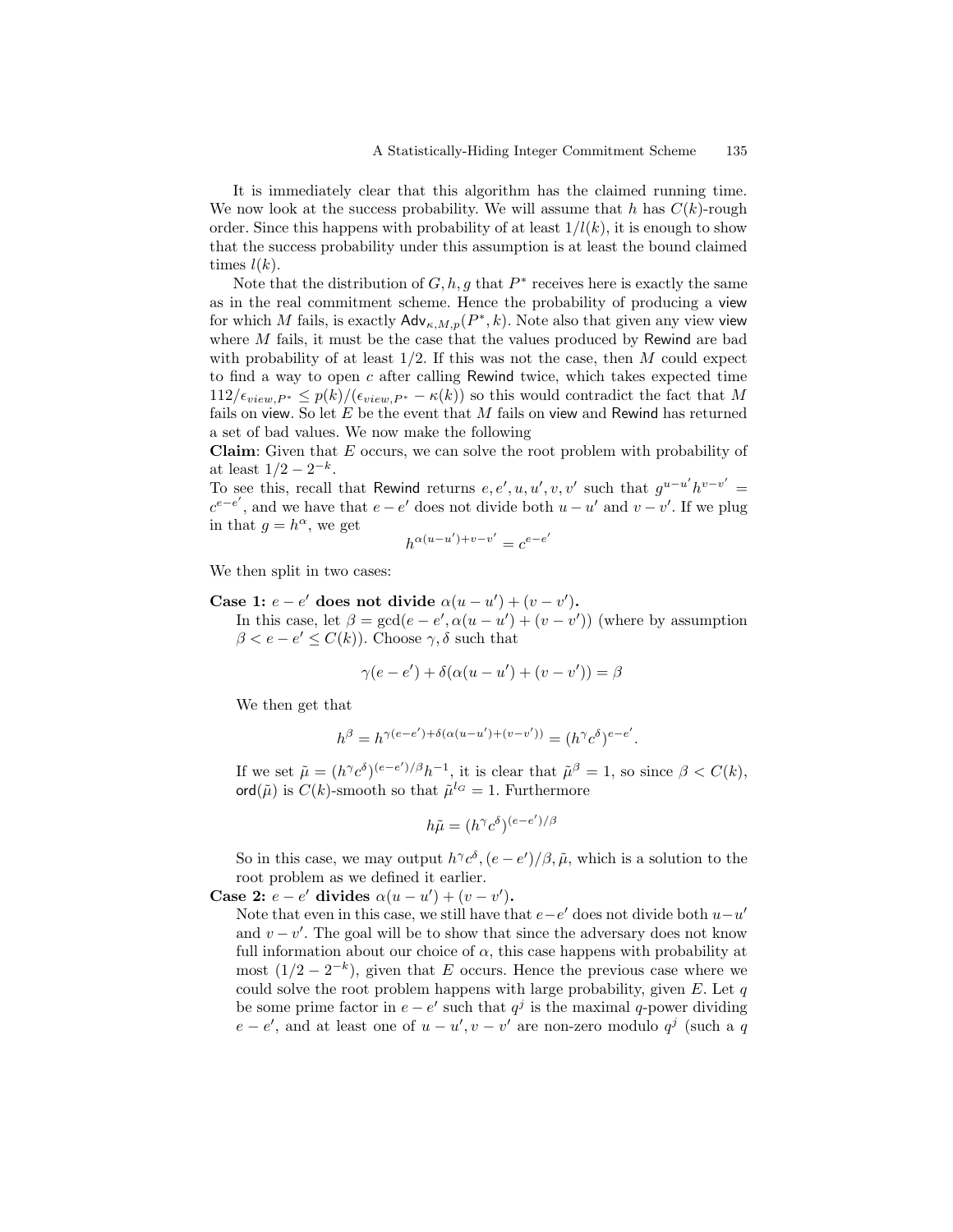must exist since  $e - e'$  does not divide both of  $u - u', v - v'$ ). Note that if  $q<sup>j</sup>$ divides  $u - u'$ , it would have to divide  $v - v'$  as well, which is a contradiction. So  $u - u' \neq 0 \mod q^j$ . We can then write  $\alpha = y + z \cdot \text{ord}(h)$ , where  $y =$  $\alpha$  mod ord(h). Note that g represents all information the adversary has about  $\alpha$  and y is uniquely determined from g, whereas z is completely unknown. Now, if indeed  $q^j$  divides  $\alpha(u - u') + (v - v')$ , we have

$$
\alpha(u - u') + (v - v') = z(u - u')\text{ord}(h) + y(u - u') + (v - v') = 0 \bmod q^j
$$

Note that since  $q \leq C(k)$  we have  $\text{ord}(h) \neq 0 \text{ mod } q$ . Now, from the adversary's point of view, z is chosen uniformly among at least  $2^{B+k}$  values, and must satisfy the above equation in order for the bad case to occur. The number of solutions modulo  $q^j$  of this equation is at most  $gcd((u-u')\text{ord}(h), q^j)$ . This number is a power of q, but is at most  $q^{j-1}$ . Then, since  $2^{B+k}$  is larger than  $q^j$  by a factor of at least  $2^k$ , it follows that the distribution of z mod  $q^j$ is statistically close to uniform in  $\mathbb{Z}/q^j\mathbb{Z}$ . In fact, the probability that z satisfies the equation is at most  $1/q - 2^{-k} \leq 1/2 - 2^{-k}$ . The claim above now follows.

Summarizing, we therefore have that for every view view where  $M$  fails, running Rewind will fail to solve the root problem with probability at most  $1 - (1/2 - 2^{-k})/2 = 3/4 + 2^{-k-1}$ . The expected number of executions of  $P^*$ needed to run rewind is at most  $56/\epsilon_{view,P^*} \leq 56/\kappa(k)$ . Thus Rewind is allowed to run for at least 8 times its expected running time, and so by the Markov rule it will run for longer with probability at most 1/8. Since the probability that view is bad in the first place is  $\mathsf{Adv}_{\kappa,M,p}(P^*,k)$ , the success probability of  $A(P^*)$ is  $\mathsf{Adv}_{\kappa, M, p}(P^*, k)(1 - 1/8 - 3/4 - 2^{-k-1}) \geq \mathsf{Adv}_{\kappa, M, p}(P^*, k)/9$  if  $k \geq 6$ . This finishes the proof.

Next we have:

**Theorem 2.** If the root assumption is  $(t'(k), \epsilon(k))$ -secure, the above protocol is a computationally convincing proof of knowledge for  $\mathcal R$  with knowledge error  $\kappa(k)$ , time bound  $t(k)$  and failure probability  $\nu(k)$ , where  $\nu(k) = 9\epsilon(k)l(k)$ ,  $t(k) <$  $t'(k)/448$  and  $\kappa(k) = \max(4/C(k), 448t(k)/t'(k))$ . If  $-T \leq x \leq T$  (as it will be when the prover is honest), the protocol is honest verifier statistical zeroknowledge.

Remark 1. There are a number of known techniques by which a protocol that is zero-knowledge in general can be constructed from an honest verifier zeroknowledge protocol.

Remark 2. Note that a prover playing against the commitment scheme as defined above will see both the public key  $pk$  and a zero-knowledge proof from  $V$  that pk was correctly chosen, whereas a prover in the proof of knowledge definition only sees the public key. This makes no difference, however, since the proof is statistical zero-knowledge and could always be simulated.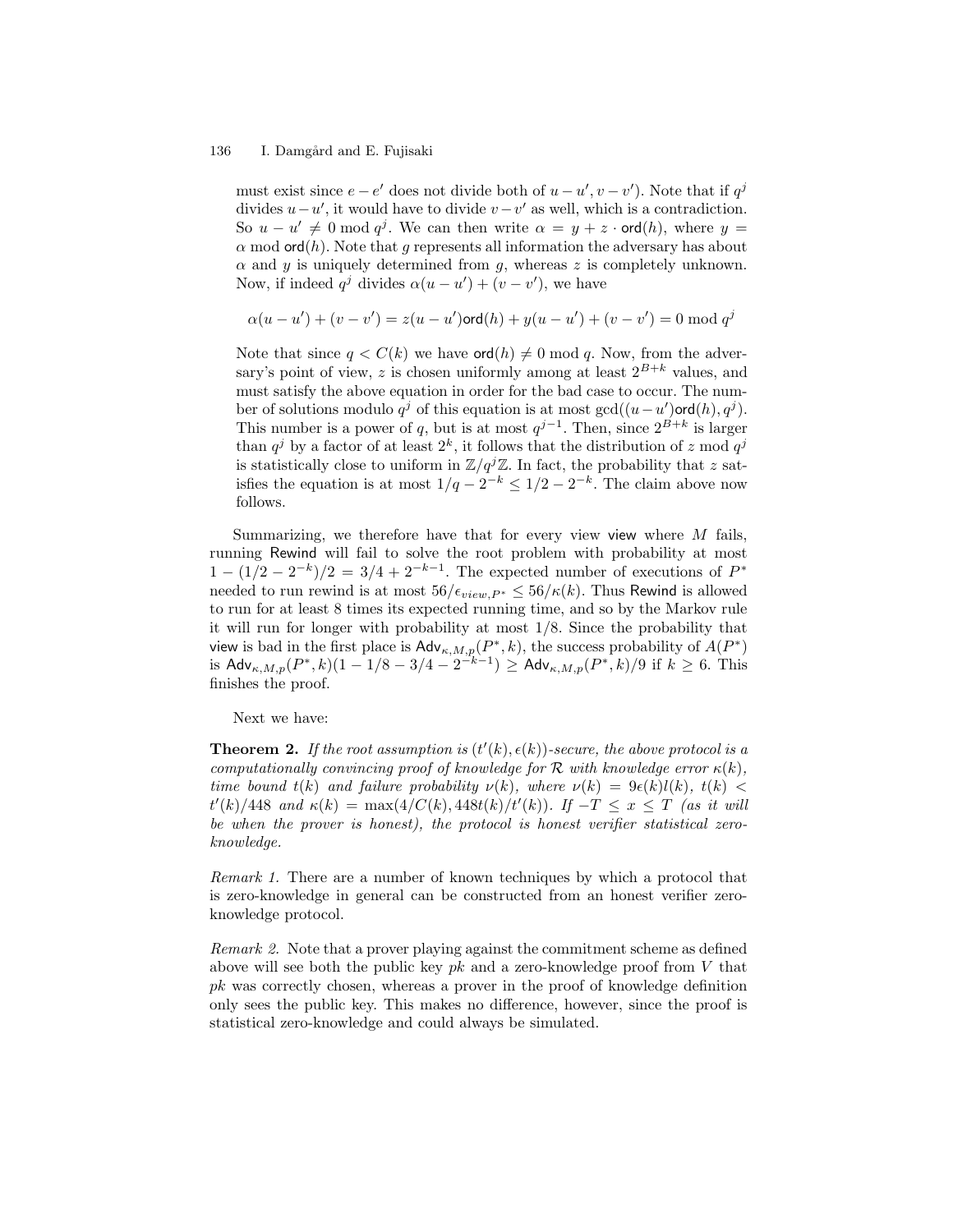Proof. Completeness of this protocol is clear. It is honest verifier statistical zero-knowledge: to simulate we can choose at random  $u \in [0..TC(k)2^k], v \in$ [0.. $C(k)2^{B+2k}$ ],  $e \in [0..C(k)]$  and set  $d = g^u h^v$ . The rest follows immediately from the preceeding lemma.

### 5.2 A multiplication protocol

Using techniques similar to those above, we can also get a protocol for proving that three given commitments  $c_1, c_2, c_3$  contain numbers  $x_1, x_2, x_3$  such that  $x_3 =$  $x_1x_2$ . We assume that  $c_i = g^{x_i}h^{r_i}$ , and as before that the  $x_i$ 's are numerically smaller than T. Note that then we have  $c_3 = c_1^{x_2} h^{r_3 - x_2 r_1}$ , i.e., using  $c_1$  as the "base element" for the commitment  $c_3$ , it will contain the same value as does  $c_2$ using  $g$  as base. So if the prover can convince us of this and also that he can open  $c_1$ , it will follow that  $x_3 = x_1x_2$ . This is the idea behind the protocol below:

- 1. P chooses at random  $y_1, y \in [0..C(k)T2^k], s_1, s_2 \in [0..C(k)2^{B+2k}], s_3 \in$ [0.. $C(k)T2^{B+2k}$ ] and sends  $d_1 = g^{y_1}h^{s_1}, d_2 = g^{y_1}h^{s_2}, d_3 = c_1^yh^{s_3}$  to V.
- 2. *V* chooses at random *e* between 0 and  $C(k)$  and sends to *P*.
- 3. P sends  $u_1 = y_1 + ex_1, u = y + ex_2, v_1 = s_1 + er_1, v_2 = s_2 + er_2$  and  $v_3 = s_3 + e(r_3 - x_2r_1)$ . *V* checks that  $g^{u_1}h^{v_1} = d_1c_1^e$ ,  $g^u h^{v_2} = d_2c_2^e$ , and  $c_1^uh^{v_3} = d_3c_3^e.$

Define a relation generator  $\mathcal{R}_{\text{mult}}$  as follows: run  $\mathcal{G}(1^k)$  to get G, choose  $h \in G$  with  $C(k)$ -rough order, set  $g = h^{\alpha}$  and output  $\textsf{desc}(G), g, h$ . Then define the relation  $R_{\text{mult}} = \{((c_1, c_2, c_3), (x_1, r_1, b_1, x_2, r_2, b_2, x_3, r_3, b_3)) \mid c_i, b_i \in G,$  $c_i = \mu_i g^{x_i} h^{r_i}, \mu_i^l = 1, i = 1, 2, 3\}.$  This leads to:

**Theorem 3.** If the root assumption is  $(t'(k), \epsilon(k))$ -secure, the above protocol is a computationally convincing proof of knowledge for  $\mathcal R$  with knowledge error  $\kappa(k)$ , time bound  $t(k)$  and failure probability  $\nu(k)$ , where  $\nu(k) = 9\epsilon(k)l(k)$ ,  $t(k)$  $t'(k)/448$  and  $\kappa(k) = \max(4/C(k), 448t(k)/t'(k))$ . If  $-T \leq x_1, x_2, x_3 \leq T$  (as they will be when the prover is honest), the protocol is honest verifier statistical zero-knowledge.

For the space limitation, we omit the proof, which can be easily derived from the proof of Theorem 2.

# 6 What is the major difference from the earlier proof in [14]?

For completeness, we briefly indicate here what is mainly different from the earlier work [14] in terms of the proof of soundness. As mentioned above, the main gap we fill here does not appear in the proofs in related works  $[8, 3, 10, 4]$ . This is because the gap only appears in the proofs for protocols associated with commitment using plural bases (i.e.,  $c = g<sup>s</sup> h<sup>r</sup>$  such as in [14]).

These protocols suggested in [14] are very similar to the ones we suggest here, in particular they have the same 3-move form, with a challenge e from the verifier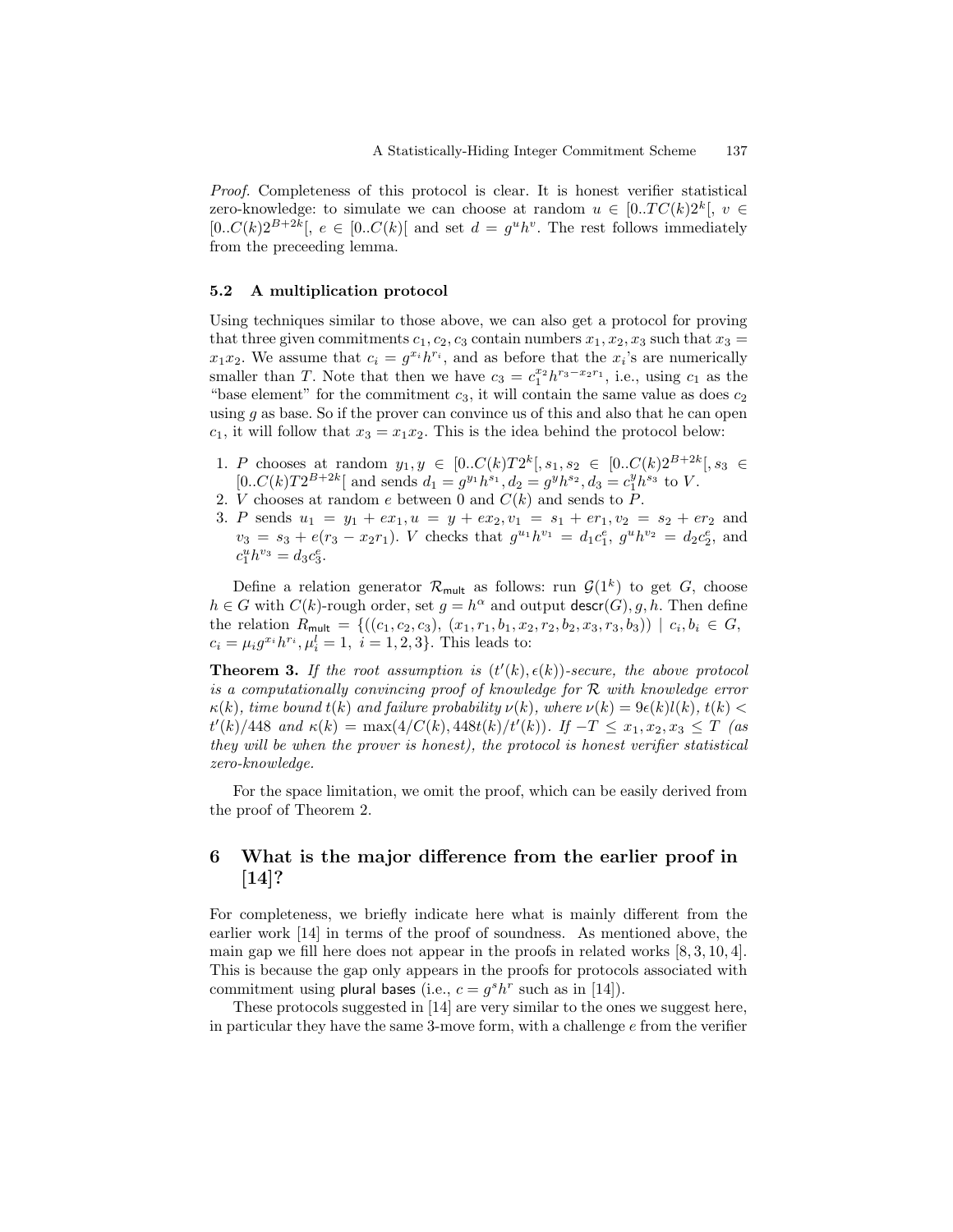as the second message. So [14] uses a rewinding argument as we do here, to obtain correct answers from the prover to challenges  $e, e'$ . However, a problem occurs in the last part of the proof, which corresponds to the last case in our analysis, that is, Case 2: " $(e-e')$  divides  $\alpha(u-u') + (v-v')$ ". Translated into our notation, we have now  $(e-e'), u-u'$ , and  $v-v'$  such that  $h^{\alpha(u-u')+(v-v')}=c^{e-e'}$ . If  $e-e'$ divides both of  $(u - u')$  and  $(v - v')$ , we are essentially done since we then have  $c = \mu g^{(u-u')/(e-e')} h^{(v-v')/(e-e')}$  where  $\mu^{e-e'} = 1$ . In the earlier work [14], it is claimed that the adversary can make Case 2 occur only with negligible probability unless  $e - e'$  divides both of  $(u - u')$  and  $(v - v')$ , because he doesn't have enough information about  $\alpha$ , where  $g = h^{\alpha}$ . However, if  $e - e'$  is a small number, then this case may in fact happen with significant probability, even without  $e - e'$ dividing both  $u - u'$  and  $v - v'$ . This problem was not taken into account in [14]. Later in the full paper version of [14], it was shown that when the knowledge extractor rewinds  $P^*$  and makes him output  $e, e',$  it only happens with negligible probability that  $e - e'$  is *small*, see [15]. However, even if  $e - e'$  is large, there is still a problem: if  $e - e'$  has a small prime factor p, there may be a significant probability that p divides  $\alpha(u - u') + (v - v')$  whereas it does not divide both  $u - u'$  and  $v - v'$ . The additional idea we provide here essentially fills this gap, and indeed seems necessary for this type of proof to go through.

As for [8, 3, 10, 4], what corresponds to Case 2 is the event " $(e - e')$  divides  $(u - u')$ "; there is no gap to go to  $c = \mu g^{(u - u')/(e - e')}$ , where  $\mu^{e - e'} = 1$ . Hence, the related works above do not suffer from the problem we need to consider.

# 7 Applying the Scheme in Class Groups and Beyond

We do not give any detailed introduction to class groups here - or more precisely, class groups of quadratic number fields. It is enough to know, that each such group is defined by a single number, the *discriminant*  $\Delta$ . Given this number, one can choose elements in the group and compute the group and inversion operations. Finding the order of the class group (the class number) from  $\Delta$ appears to be a hard problem, and is at least as hard as factoring  $\Delta$  (if  $\Delta$  is composite). Therefore, root extraction also appears to be a hard problem, and it seems reasonable to conjecture that if  $\Delta$  is chosen randomly from a large set of values, then the class number will contain large and random prime factors, and will not have a very large factor consisting of only small primes. Various heuristics (but no proofs) supporting this are known. All of this together makes it a reasonable conjecture that class groups constructed from large, random discriminants would satisfy the assumptions we made in the beginning, for some appropriate choice of  $C(k)^4$ .

There is one difficulty, however: we have assumed that  $G$  can be generated such that  $l_G$ , the order of the subgroup U of  $C(k)$ -smooth elements is known. Unfortunately, there is no known way to do this for class groups.

 $^4$  There are some heuristics known that describe how the factorization of a class number can be expected to behave,  $C(k)$  should be chosen with this in mind.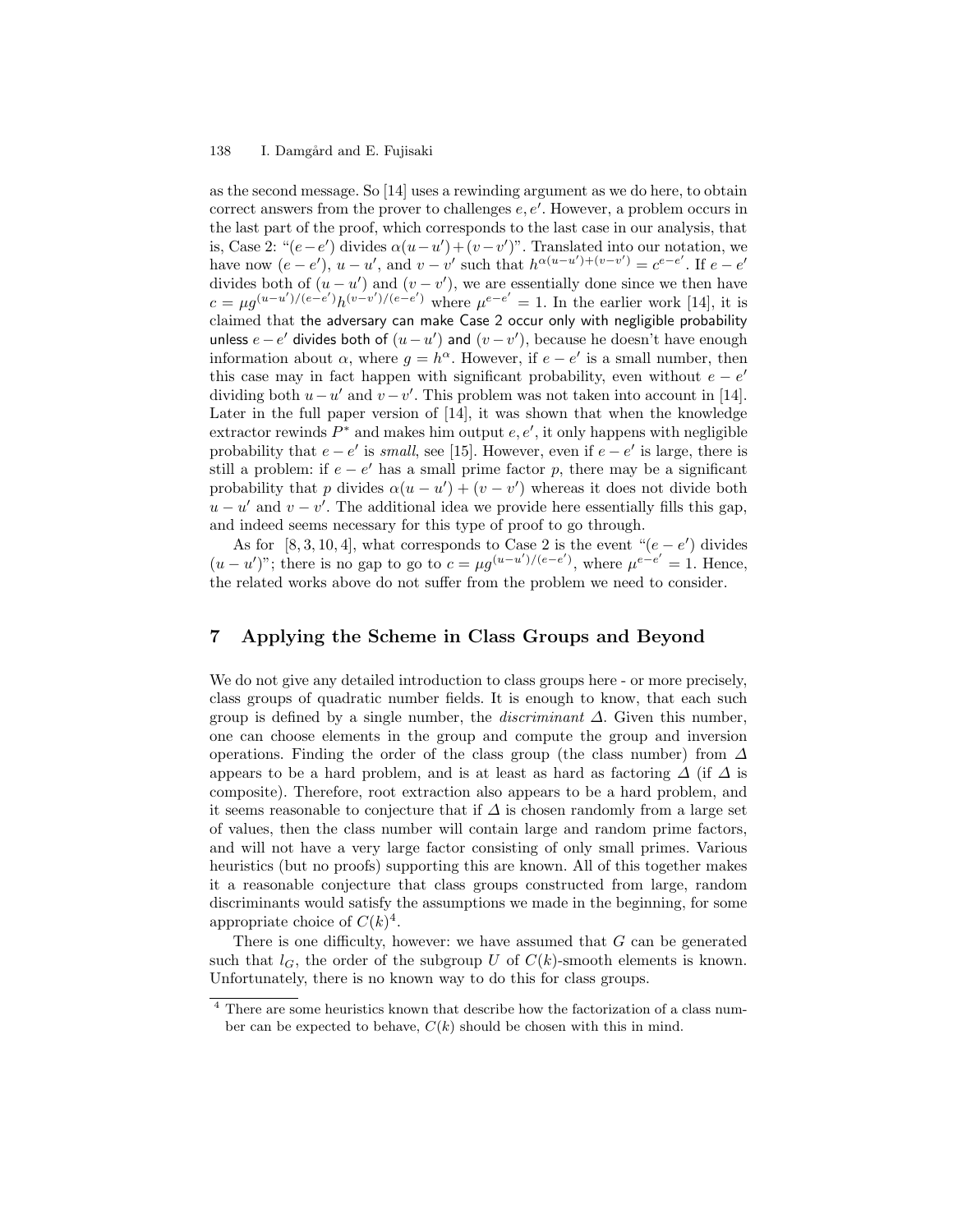One way to solve this is to observe that we have only used  $l_G$  in order to verify membership in U. So we can do the following: assume we can choose  $C(k)$ and  $l(k)$  such that  $C(k) > l(k)$  and (as usual) such that  $l(k)$  is a polynomial and the order of U is less than  $l(k)$ . Now we replace  $l_G$  in all descriptions and proofs by  $l(k)$ !. This works because  $l(k)$ ! is guaranteed to be a multiple of  $l_G$  and all its prime factors are at most  $l(k)$ , and so are less than  $C(k)$ .

Another possibility is to rely on an additional intractability assumption, namely that given  $\mathsf{desc}(G)$ , it is hard to find a non-trivial element in U. This seems to be a reasonable assumption in many settings: indeed  $U$  is an extremely small subgroup, so a random choice will succeed with negligible probability. Moreover, in the case of class groups with a composite discriminant, finding an element of order 2 is equivalent to factoring the discriminant. With this assumption, all the cases where we needed to know  $l_G$  occur with negligible probability, and can be ignored.

# References

- 1. F. Bao: An efficient verifiable encryption scheme for encryption of discrete logarithm, In CARDIS'98, LNCS 1820, pp.213–220, 2000.
- 2. N. Baric and B. Pfitzmann: Collision-Free Accumulators and Fail-Stop Signature Schemes Without Trees, In EUROCRYPT'97, LNCS 1233, pp.480–494, 1997.
- 3. F. Boudot and J. Traoré. *Efficient publicly verifiable secret sharing schemes with* fast or delayed recovery. In 2nd ICICS, LNCS 1726, pp.87–102. 1999.
- 4. F. Boudot: Efficient Proof that a Committed Number Lies in an Interval, In Eurocrypt LNCS 1807, Springer, 2000.
- 5. Boudot: presentation at the rump session of Eurocrypt 2000.
- 6. M. Bellare and O. Goldreich: Defining proofs of knowledge, In Crypto 92.
- 7. R. Cramer and I. Damgård: Zero-Knowledge Proofs for Finite Field Arithmetic or: Can Zero-Knowledge be for Free?, In Crypto 98, LNCS 1462, 1998.
- 8. A. Chan, Y. Frankel and Y. Tsiounis: Easy Come Easy Go Divisible Cash, In EUROCRYPT'98, pp.561–575 LNCS 1403, 1998.
- 9. J. Camenisch and M. Michels: Proving in Zero-Knowledge that a Number Is the Product of Two Safe Primes, In Eurocrypt'99 pp.107–122 LNCS 1592, 1999.
- 10. J. Camenisch and M. Michels: Separability and Efficiency for Generic Group Signature Schemes, In CRYPTO'99 pp.413–430, LNCS 1666, 1999.
- 11. J. Camenisch and M. Michels: Proving in Zero-Knowledge that a Number Is the Product of Two Safe Primes, Tech. Report RS-98-29, BRICS, 1999.
- 12. I. Damård: Practical and Provably Secure release of a Secret and Exchange of Signatures, J.Cryptology, vol. 8, pp.201-222, 1995.
- 13. E. Fujisaki: A simple Approach to Secretly Sharing a Factoring Witness in a Publically-Verifiable Manner, IEICE Trans. Fund., E85-A, vol.5, May 2002.
- 14. E. Fujisaki and T. Okamoto: Statistical Zero-Knowledge Protocols to prove Modular Polynomial Relations, In Crypto 97, LNCS 1294, 1997.
- 15. E. Fujisaki and T. Okamoto: Statistical Zero-Knowledge Protocols to Prove Modular Polynomial Relations, in IEICE Trans. Fund., E82-A, vol.1 pp. 81–92, Jan. 1999.
- 16. Goldwasser, Micali and Rackoff: The knowledge complexity of interactive proof systems, SIAM J.Computing, vol. 18, pp.186-208, 1989.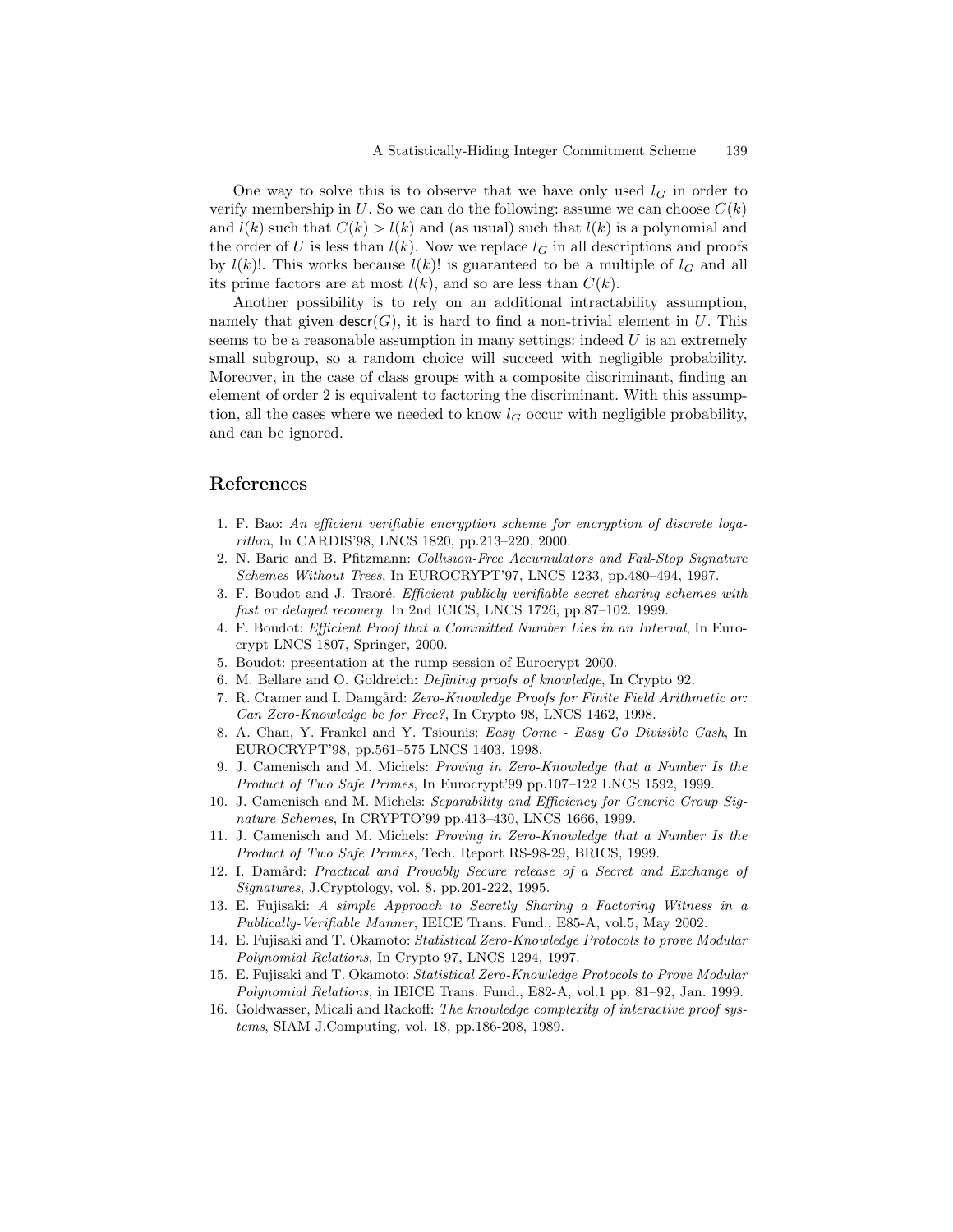- 140 I. Damgård and E. Fujisaki
- 17. T. Pedersen: Non-Interactive and Information Theoretic Secure Verifiable Secret Sharing, In Crypto 91, LNCS 576, pp. 129–140.
- 18. P. Paillier:Public-Key Cryptosystems Based on Composite Degree Residuosity Classes, In Eurocrypt'99, LNCS 1592, pp. 223–238, 1999.
- 19. T. Okamoto and S. Uchiyama: A New Public-Key Cryptosystem as Secure as Factoring In Eurocrypt 98, LNCS 1403, 1998.

# A The Rewind procedure

We are given a prover  $P^*$  who sends a message  $d$ , receives a challenge chosen randomly among C possibilities, and returns an answer z that may or may not be correct. We are given that the probability of a correct answer taken over  $P^*$ coins and the choice of e is at least  $\epsilon > 4/C$ . We want to find correct answers to two different  $e$ -values for a given  $d$  as efficiently as possible.

Of course, the idea is to run the prover, and use rewinding to try to make him answer two different challenges correctly. But to run him, we need to supply random coins. Although we know that the average success probability is  $\epsilon$ , we do not know that  $P^*$  is equally successful with any random input. To get a better view of this, let  $H$  be a matrix with a row for each possible set of random coins for  $P^*$ , and one column for each possible challenge value. Write 1 in an entry if P <sup>∗</sup> answers correctly with the corresponding random choices and challenge, and 0 otherwise. Using  $P^*$  as black-box, we can probe any entry we want in  $H$ , and our goal can be rephrased to: find two 1's in the same row. What we know is that the  $\epsilon$  equals the fraction of 1-entries in H.

It is now apparent that we cannot just search for a 1-entry and then keep looking for another 1 in the same row: if we stumbled across the only 1 in that row, we will never finish. Consider instead the following algorithm  $Alg$ :

- 1. Probe random entries in H until a 1 is found.
- 2. Then start the following two processes in parallel, and stop when either one stops:
	- $Pr_1$  Probe random entries in the row in which we found a 1 before, until another 1-entry is found.
	- $Pr_2$  Repeatedly flip a coin that comes out heads with probability  $\epsilon/w$ , for some constant integer  $w$  (we show how to choose  $w$  later), until you get heads. This can be done by probing a random entry in  $H$  and choosing a random number among  $1, 2, ..., w$  - you output heads if the entry was a 1 and the number was 1.

This algorithm runs in expected time at most  $w/\epsilon$ , recall that we count access to  $P^*$  as one step. Define a row to be *heavy* if it contains a fraction of at least  $\epsilon/2$  1's. By a simple counting argument, you can see that at least half of the 1's are located in heavy rows. Given that  $Pr_1$  runs in a heavy row, the probability that a probe will succeed is at least  $\frac{C\epsilon/2-1}{C}$  so the expected number of probes it makes is  $T(\epsilon) = C/(C\epsilon/2 - 1)$ . If  $\epsilon \geq 4/C$ , then  $T(\epsilon) \leq 2/\epsilon$ . Moreover, the probability that  $Pr_1$  runs for more time than  $2T(\epsilon)$  is at most 1/2. Assume we